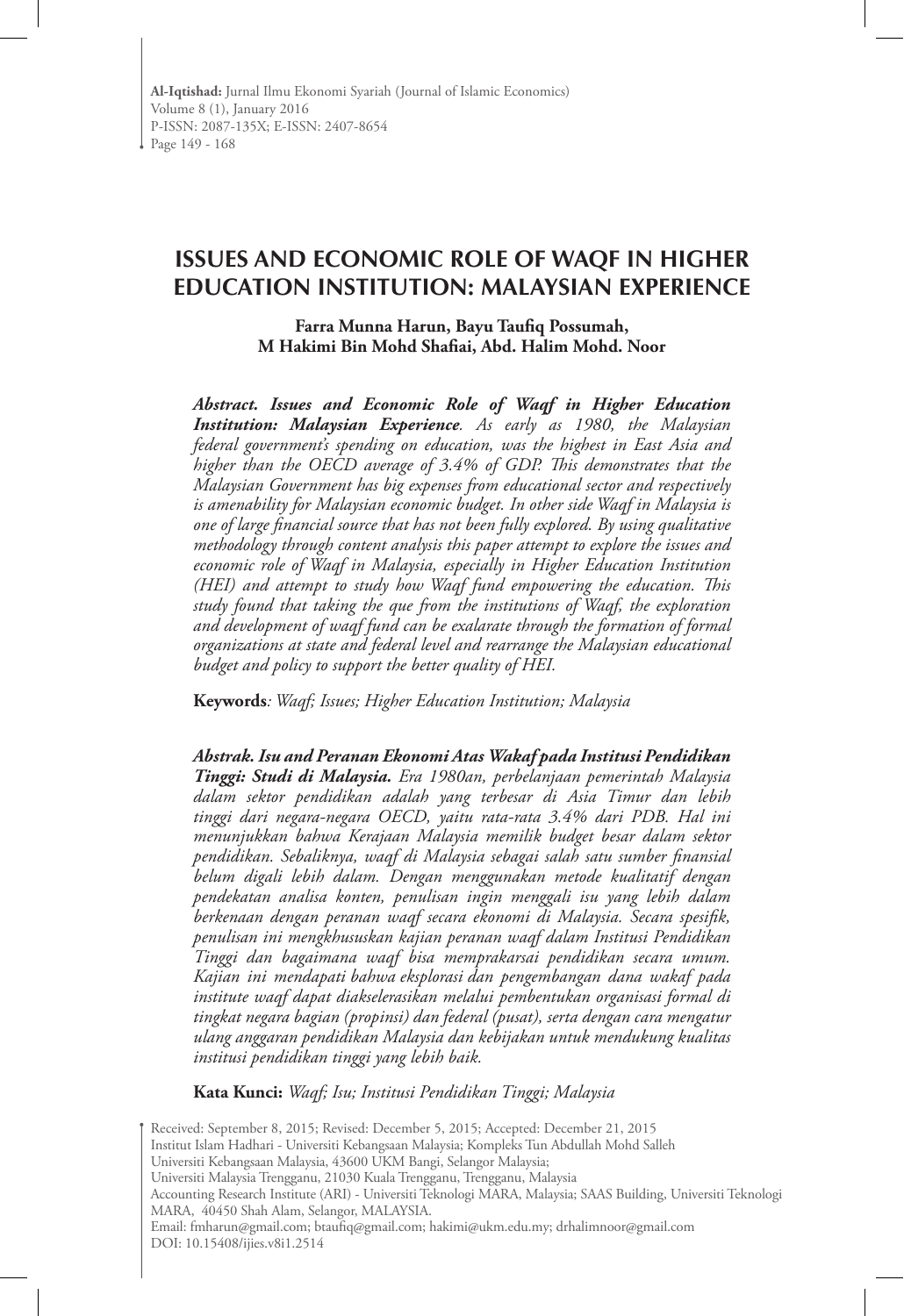## **Introduction**

The concept of waqf (pl: *"Awqaf"* and "*wuquuf*") or in another terms is an "endowment*"*, was developed by the Holy prophet Mohammad (SAW) and has played a vital role in fulfilling the needs of socio-economic of the Ummah. The term waqf is used in Islam to describe certain property, which is held and/or preserved for the confined benefit of any philanthropy use and disposition of it outside those specific objectives is thus prohibited. Thus, zakah and waqf can be set as an alternative solution to the poverty as a major obstacle in several modern Islamic countries.

We may begin by looking at the meaning of waqf from an everyday point of view to compliment the various definitions by language terminology or by scholars, which are plentiful if we search the Internet. Thus, waqf refers to a property or asset donated by its owner for the cause of Allah in perpetuity (forever), to be used for philanthropy for the benefit of the community or the public. Once the asset is made a waqf, it cannot be revoked, meaning that the donor of the waqf property cannot cancel this act and repossess or take back this property. Also, once the asset becomes a waqf asset, it can no longer be inherited nor sold.

Although Waqf is in fact a permanent form of endowment, but we should note that the act of performing a waqf is a voluntary act, and it is not compulsory as compared to zakat (giving alms), which becomes compulsory on a Muslim when his or her wealth reaches a certain minimum amount (*Nisab*). I have deliberately highlighted the phrase "a portion of one's assets" to highlight that Islam is a practical religion as we are encouraged to give or donate only a certain percentage of our wealth and not all of it. Waqf has four pillars, which forms the components or basic ingredients, for a transaction to become a waqf. As in any act of charity or philanthropy, the donor or benefactor (termed as *waqif*) is the person who has complete ownership of the asset or property, which is to be made waqf. Complete ownership means that the asset or property is free from any claims or encumbrances, meaning that a property, which is under mortgage or which is secured as collateral to a loan, does not constitute complete ownership by its registered owner.

The property or asset selected for waqf (termed *mauquf*) must be a Syariahallowed asset of value that is identifiable, quantifiable and non-perishable. For instance, a waqf of wine is invalid and items such as food or medicine cannot be made waqf as it perish on consumption. The intended beneficiary or recipient of the proceeds and benefits of the waqf asset (termed *mauquf 'alaih*) must be alive (cannot be a deceased person) who can be a specific group, the community or the general public. In a waqf, the donor/benefactor or *waqif* can also be one of the recipients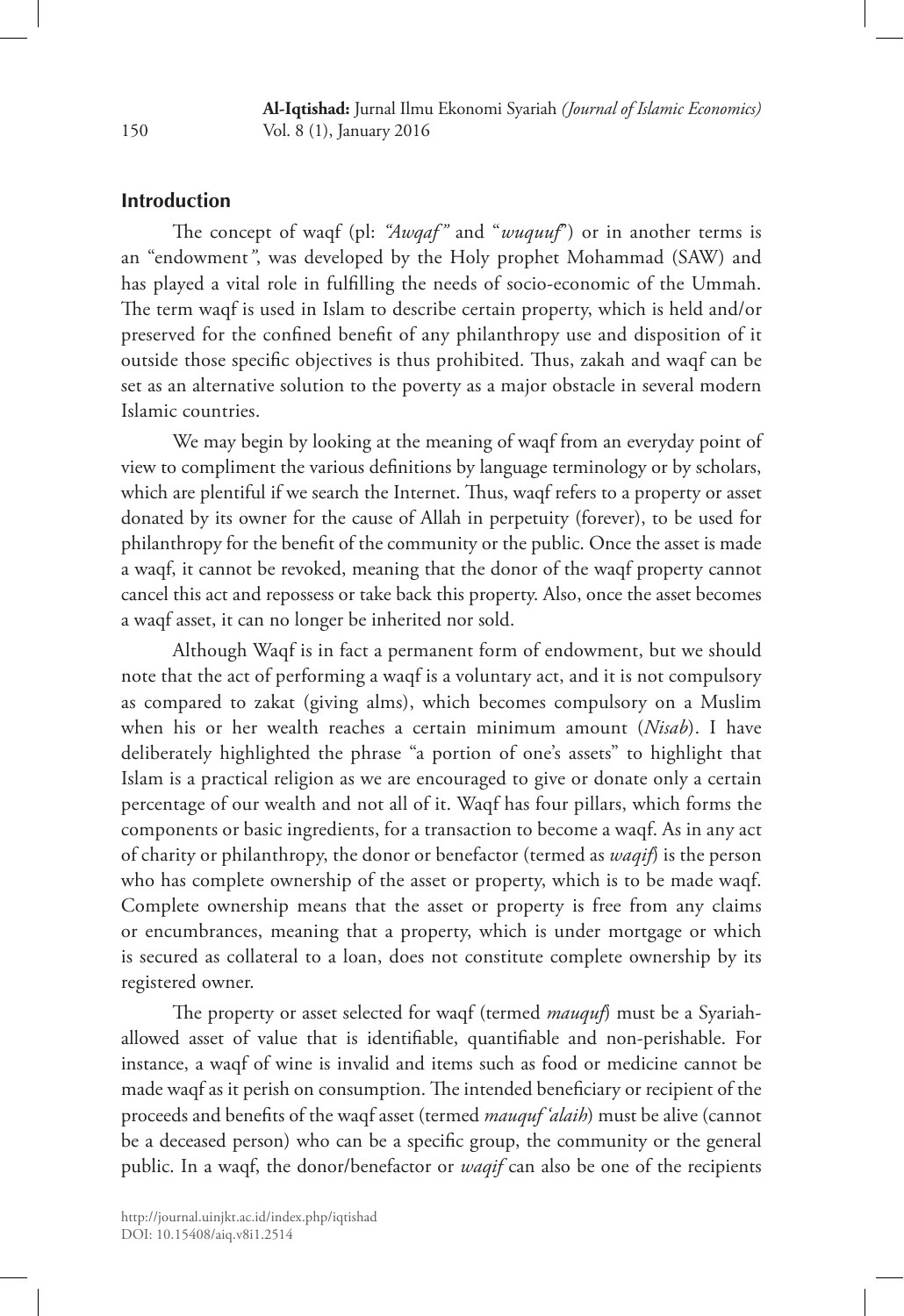of the benefits of the asset he/she made a waqf. For instance, if I donated a piece of land as waqf and build a school on it, I can send my son or daughter as a student of this school. The *waqif* must demonstrate intent to establisha *waqf* via explicit or implicit statement to do so (termed *sighah*). Waqf is consummated when the *waqif*  puts it clearly that he/she wishes to specifically make the subject property/asset into a waqf whereby the *sighah* or the form of agreement is decisive and clear, and not conditional on certain event(s). Waqf traditionally used for religious purposes, such as for Imam's salary, religious education, build a mosque and or to fund mosque's running expenses and so on. This kind of waqf categorized as Religious Waqf**.** It helps community to reach their religious satisfaction needs and to reduce the cost in providing religious facilities in the future. Unique things is, in the Islamic religious Waqf is that the Shari`ah did not give any religious bodies, persons, or leaders managerial privileges or beneficiary's rights on any religious grounds. An Imam or preacher may be entitled to certain benefits from the revenues of a religious Waqf on one ground only, that is, if the name or position is assigned such benefits by the Waqf founder. We might came to conclusion that waqf adds another feature which is, waqf supposed ran by a legal body in order to create a boundaries between waqf founder and waqf itself in regarding benefit or distribution of waqf. Expected, by the civil management, waqf will have its' own framework, objectives, documentation and regulations to manage the waqf output.

Second type of Waqf is Philanthropic Waqf**,** which its' aim is to help the poor-society segment and support all the public facilities needs such as, public utilities, health services, public library, public transportation, public land-structure, and so on. Began by Prophet Muhammad PBUH, Umar who asked the Prophet, peace and blessings be upon him, what to do with a palm orchard he owned in the city of Khaibar and the Prophet, peace and blessings be upon him, said:

"Give it in charity (i.e. as an endowment) with its land and trees on the condition that the land and trees will neither be sold nor given as a present, nor bequeathed, but the fruits are to be spent in charity."(Bukhari)

The third Waqf is, Family Waqf. This type of waqf, actually, let the family have the fruits and the revenue. If only the Waqf has surplus, then it is allowed to distribute to the poor. The idea is arisen, and moralities of philanthropy we can simply mark a illustration that family Waqf is in fact bountiful in substance because it gives revenue/usufruct to individuals with no charges and it advances the welfare of forthcoming generations also reduces the future social welfare burden of philanthropies/governments.

Basically, The Waqf development in Malaysia is constantly bright and inspiring with the full support by the Malaysian government but as we known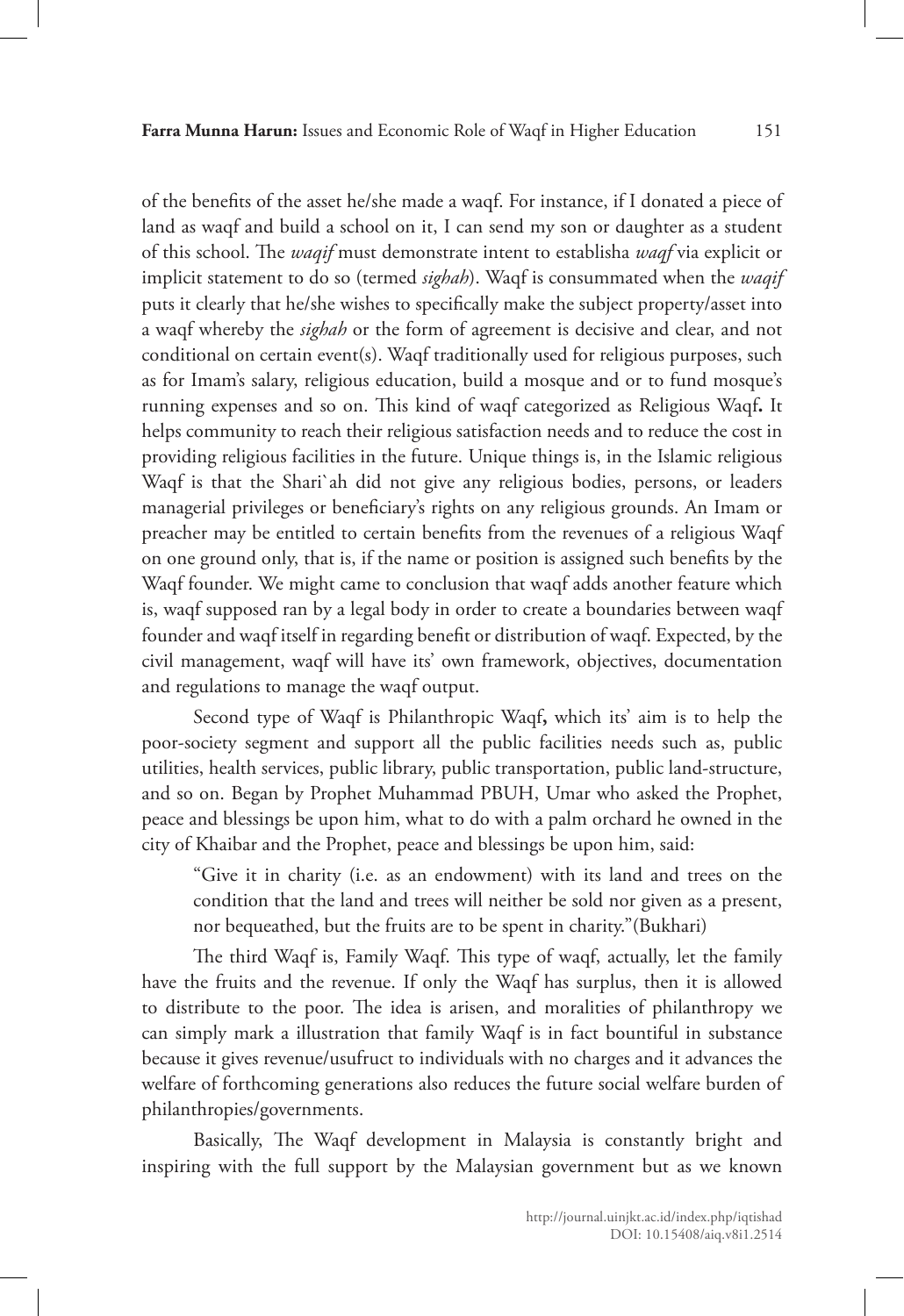still not much elaborated in context relation to the higher education institution. Hence this paper aims to study and review what are the issues, challenges, and future directions of waqf based higher educational program in Malaysia.

## **Literature Review**

Refer to Chowdhury, Ghazali and Ibrahim, (2011), the continuous existence and operation of any organization is crucial and depending on financial health. In the case of *waqf*, this matter is more essential because productive endowed assets are left idle due to insufficient revenue to sustain operational costs. As one of the mechanisms in the Islamic economic system, *Waqf*, is a perpetual voluntary charitable act (Sadeq, 2002), to promote equitable and just distribution of wealth. More over Singer, (2008) has stated that the contributions of *waqf* in the political and socioeconomic growth and development of Muslim countries and communities over the years were so pertinent so much and has been labelled as the most visible evidence of charity in Islam. *Waqf* assets were instrumental in providing social and economic safety valves through its role in promoting religion, education, shelter, health, food security and rural-urban transformation. Therefore in the tenth century, *waqf* has been replaced zakat as the vehicle for financing social economic development in Islamic societies (Singer, 2008).

In the modern era, Pirasteh (2011) has investigated the economic and operational efficiency of government and private-administered *waqf* in Iran. By using two ratios: the ratio disbursement to proceeds (which they termed the objective achieved index) and the ratio of remaining balance from years to total earnings (which they termed the expected income achieved index), they measure the extent of achievement to which the institution is fulfilling its objectives while the latter measures the degree to which the institution is able to maximize the generation and collection of *waqf* income while minimizing uncollectable earnings. They found that that privately-managed *waqf* performed better than governmentmanaged *waqf.*

#### **Methods**

The above background leads us to develop a study that will be spread out through particularly purposes and methodology. The purpose of this study was to investigate the role and issues of Waqf as one of sector financing and its development related to higher education institution. The functional mechanism of waqf linked to higher education institution in strengthening the socio-economic of ummah has not explained well, as well as government efforts to make waqf as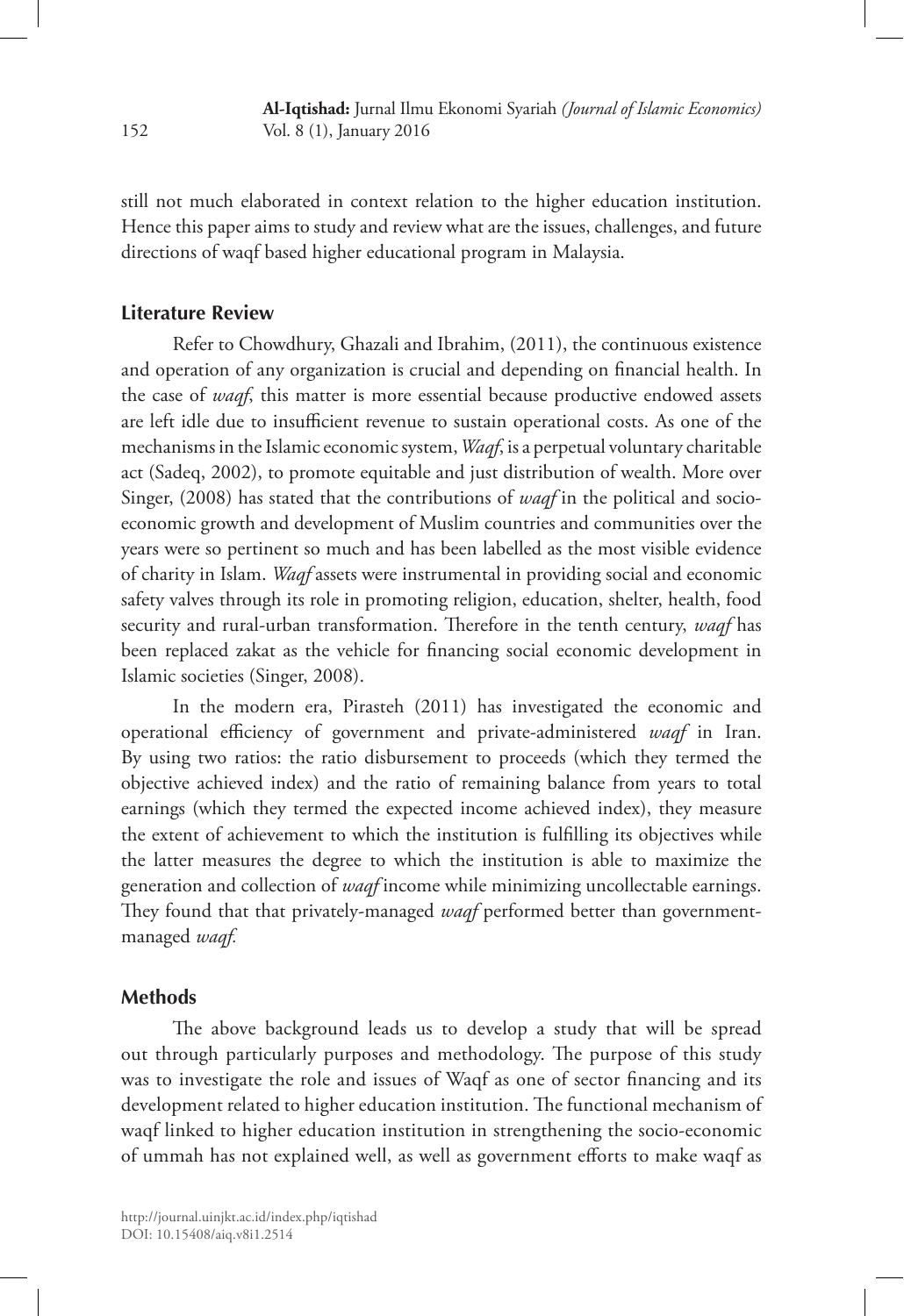an instrument of macro economic development. This is among the reasons why this research is needed. By using qualitative description method through content/ documents analysis this research basically attempt to complete grounded theory to the relevance references pertaining to *Waqf* and others philanthropy fund.

## **Results and Discussion**

As a developed country, currently Malaysia faces a great challenge. The future success, both socio-cultural and economic of the nation depends on quickly and significantly improving the outcomes of the nation's education system. The people are also demanding that initiatives launched by the Government are consistent, well executed, and deliver on their promised outcomes (Harun, et.al, 2014). The people agree that the better future of a nation may be predicted trough how the nation managing their educational system. Education plays a central role in any countries not just to pursuit the better of economic growth and national development, but to pursuit the better quality of human resources as well who can execute the economic development itself. It is understood that the nation with high quality of education level tends to the better economic prosperity also.

As one of emerging countries, the Malaysian government has emphasized the important of education. Various policies have been taken by the government to narrow the gap between Malaysia and other developed countries and to force the internal educational system. The society also has large and more easily to access the information on current education development worldwide. Nevertheless, there is still empty room need to elaborate well especially in term of collaboration between government and non-government or private institution. In harmonizing to World Bank advocacy for knowledge basic development, Malaysian Government has put down various steps, which accumulated, in three specific objectives and known as Malaysia Education Blueprint: *first,* understanding the current performance and challenges of the Malaysian education system, with a focus on improving access to education, raising standards (quality), closing achievement gaps (equity), promoting unity amongst students, and maximizing system efficiency; *second,* establishing a clear vision and aspirations for individual students and the education system as a whole over the next 13 years; *third,* outlining a comprehensive transformation programmed for the system, including key changes to the Ministry that will allow it to meet new demands and rising expectations, and to ignite and support overall civil service transformation.

The Malaysian federal government's spending on primary and secondary education, as a percentage of Gross Domestic Product (GDP), was the highest in East Asia. In 2011, the amount spent, at 3.8% of GDP or 16% of total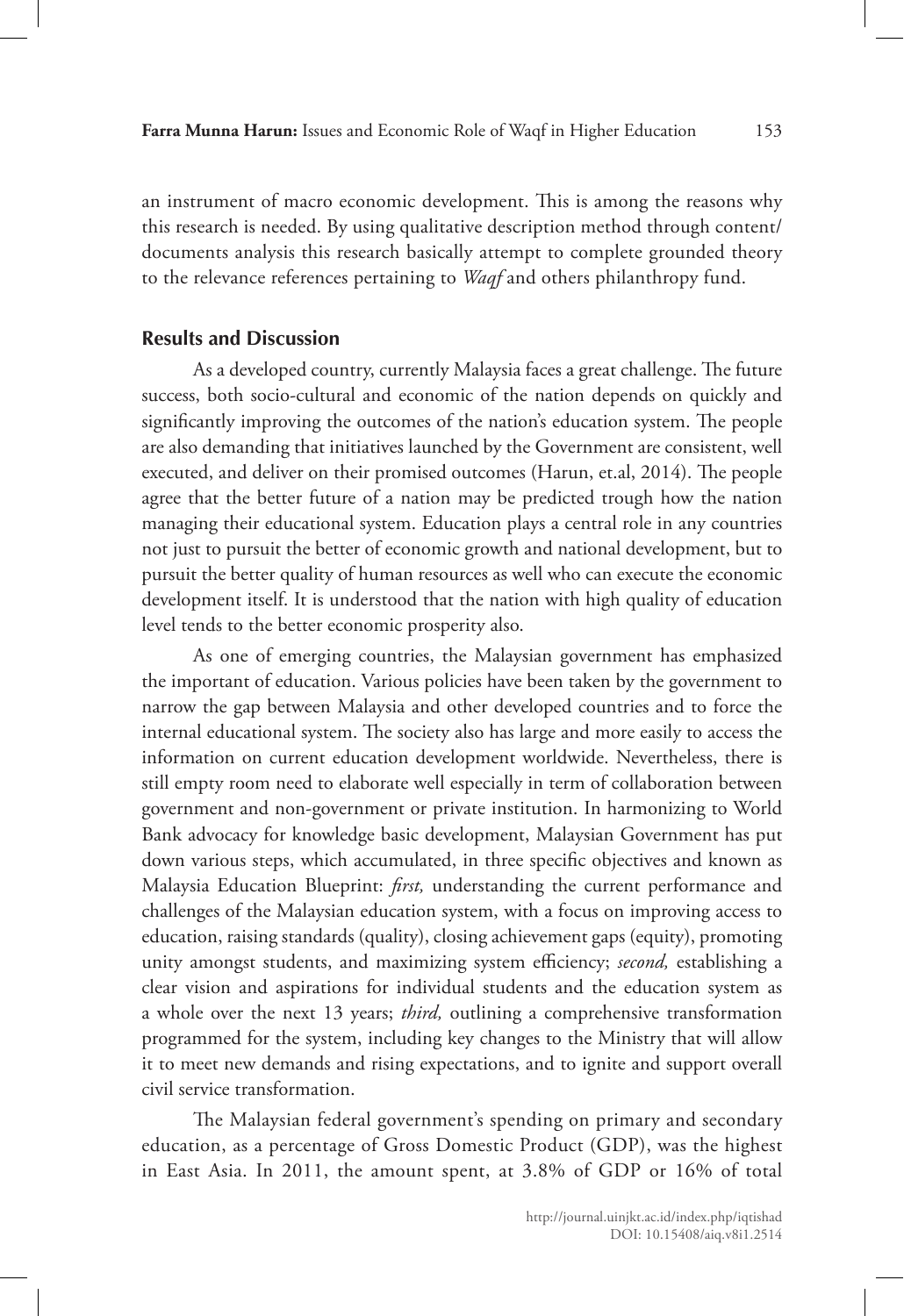government spending, was not only higher than the OECD average of 3.4% of GDP and 8.7% of total public spending respectively, but also at par with or more than top-performing systems like Singapore, Japan, and South Korea. In 2012, with an education budget of RM37 billion, the Government has continued to devote the largest proportion of its budget, 16% to the Ministry and 4% to Malaysian Gross National Income (GNI). This demonstrates the very real commitment from the government for education as a national priority (see Harun, et.al, 2014).

Table 1. The Malaysian Federal Government's Spending on Primary and Secondary Education

| Year | <b>Total Educational</b><br>Expenditure | <b>Total Federal</b><br>Expenditure | <b>Gross National</b><br>Income (GNI) at<br><b>Market Price</b> | Percentage<br>of Total<br>Educational<br>Expenditure<br><b>Against</b><br><b>Total Federal</b><br>Expenditure | Percentage of<br>Educational<br>Expenditure<br><b>Against GNI</b><br>at Market<br>Price |
|------|-----------------------------------------|-------------------------------------|-----------------------------------------------------------------|---------------------------------------------------------------------------------------------------------------|-----------------------------------------------------------------------------------------|
| 2010 | 28, 253, 024, 345. 13                   | 151,632,609,265.44                  | 770,993,000,000                                                 | 18.6                                                                                                          | 3.66                                                                                    |
| 2011 | 31,180,411,904.70                       | 182,593,788,337.96                  | 862,850,000,000                                                 | 17,07                                                                                                         | 3.61                                                                                    |
| 2012 | 38, 285, 923, 684. 55                   | 205, 537, 081, 524. 95              | 905,213,000,000                                                 | 18.6                                                                                                          | 4.01                                                                                    |

Source: Finance Division, Ministry of Education Malaysia

As one of important Islamic finance institution "Waqf" has been exists since the early Islam. "Waqf" is the catalyst institution to the economy and ummah development. These institutions also carry out the success of social warranty system in Malaysia besides others institution like "zakat", "sadaqah". Basically "waqf" not only as "ibadah" to Allah SWT, but it also have a wide meaning and overwhelm as an agent to the growth of all Muslims. Currently, the Waqf institution in Malaysia seems like not well function, causing by the certain constraints and problems besides the low social awareness of Waqf and it's management. The Malaysian government must overcome this constraints, increase the "waqf' awareness among citizens and also make a brand new concepts to see the "waqf" institution in Malaysia thrive through around the globe.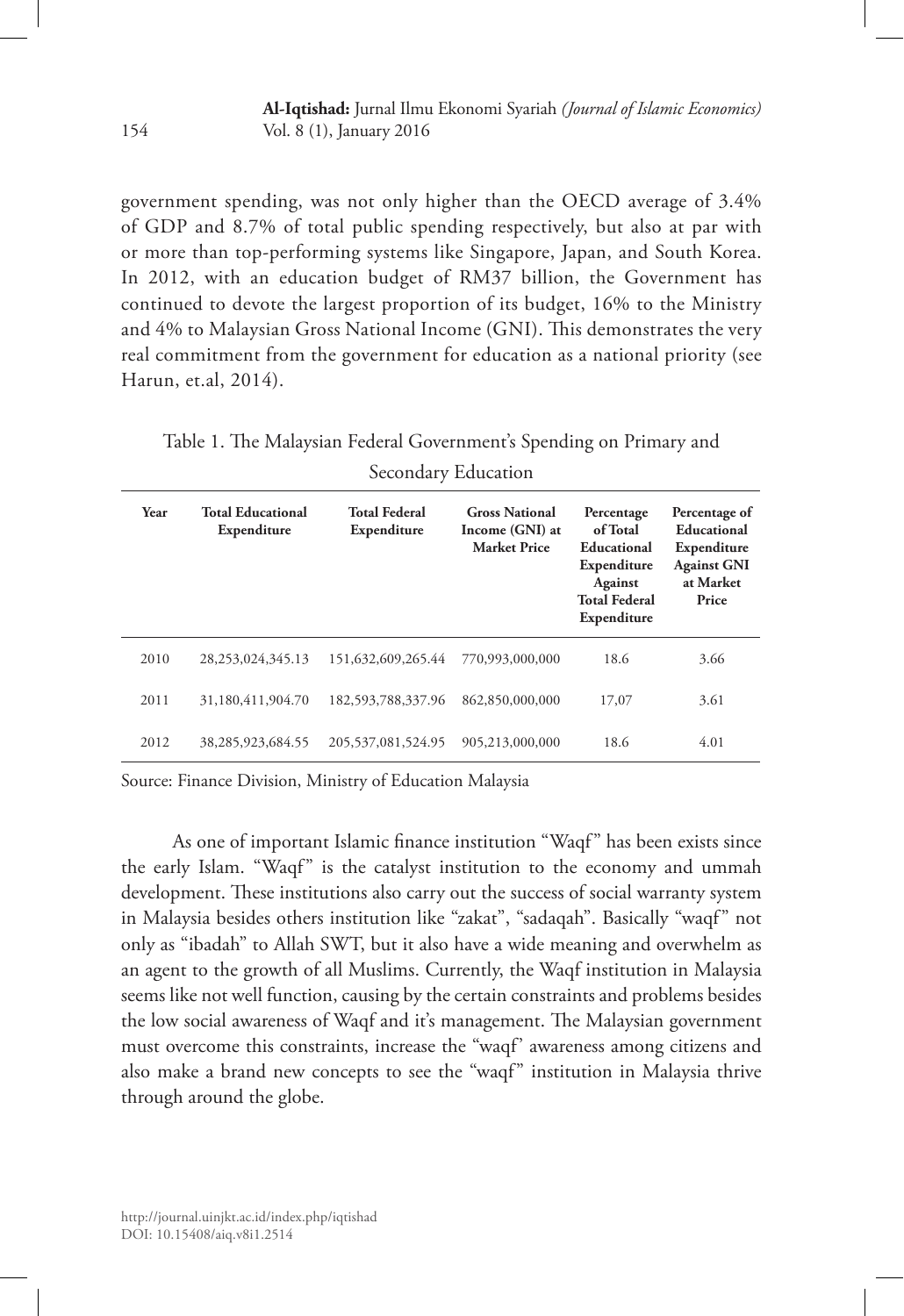| <b>State</b>    | General          |              |                  | Specific         |              |                  | Total            |          |               |
|-----------------|------------------|--------------|------------------|------------------|--------------|------------------|------------------|----------|---------------|
|                 | Num              | Hectare      | Value (RM)       | Num              | Hectare      | Value (RM)       | Num              | Hectare  | Value (RM)    |
| Johor           | $\mathbf{0}$     | 1.422.80     | $\mathbf{0}$     | $\mathbf{0}$     | 1,729.50     | $\boldsymbol{0}$ | $\mathbf{0}$     | 3,152.30 | 7,000,5000.00 |
| Kedah           | 164              | 158.62       | 164.00           | 1833             | 1,086.25     | 1,833.00         | 1997             | 1,244.88 | 1,997         |
| Kelantan        | 77               | 16.01        | 5,690,274.00     | 276              | 157.63       | 51,013,099       | 383              | 173.65   | 56,703,373    |
| Melaka          | 24               | 1.01         | 25.50            | 41               | 21.60        | 41               | 65               | 33.25    | 66.50         |
| Negeri Sembilan | 10               | 11.651.01    | 10.00            | 26               | 14.49        | 26               | 36               | 15.50    | 34            |
| Pahang          | $\boldsymbol{0}$ | $\mathbf{0}$ | $\boldsymbol{0}$ | $\boldsymbol{0}$ | 723.82       | $\boldsymbol{0}$ | $\boldsymbol{0}$ | 723.82   | 18,000,000    |
| Perak           | 383              | 116.12       | 383.00           | $\mathbf{0}$     | $\mathbf{0}$ | $\mathbf{0}$     | 383              | 116.12   | 383           |
| Perlis          | $\boldsymbol{0}$ | 2.74         | $\boldsymbol{0}$ | $\mathbf{0}$     | 14.49        | $\boldsymbol{0}$ | $\boldsymbol{0}$ | 17.23    | 1,337,993     |
| Pulau Pinang    | $\boldsymbol{0}$ | 220.03       | $\boldsymbol{0}$ | $\boldsymbol{0}$ | 559.23       | $\boldsymbol{0}$ | $\boldsymbol{0}$ | 779.26   | 850,000,000   |
| Sarawak         | $\mathbf{0}$     | 6.86         | $\mathbf{0}$     | $\mathbf{0}$     | 4.04         | $\mathbf{0}$     | $\mathbf{0}$     | 10.90    | 1,416,781     |
| Sabah           | 41               | 2,0062.66    | 41.00            | 62               | 32.26        | 62               | 103              | 2,095.16 | 103           |
| Selangor        | $\boldsymbol{0}$ | 235.63       | $\boldsymbol{0}$ | $\boldsymbol{0}$ | 31.82        | $\boldsymbol{0}$ | $\boldsymbol{0}$ | 265.45   | 200,000,000   |
| Terengganu      | 311              | 581.66       | 13,591,985.5     | 1260             | 1,878.58     | 29,031,210.68    | 1571             | 2,460.24 | 42,623,196    |
| Commonwealth    | $\overline{2}$   | 0.49         | 2.00             | 14               | 1.59         | 14               | 16               | 2.08     | 15            |

Table 2. Waqf Properties in Malaysia

Source: Jabatan Waqf, Zakat, dan Haji (JAWHAR) Malaysia

Documented on 2010, there are Waqf properties estimated over RM111 billion throughout Malaysia. The distribution of the endowment, using waqf classification can be seen on table 1. From table 1, the number of general waqf is 996 units with total 6925.17 hectares whereas specific waqf land is 4744 units with 9825, 93 hectares. Therefore, the total waqf land-property is 16751.10 hectares throughout the country. The distribution by state is showed on table 2. Terengganu has the largest waqf land with 5817.54 hectares, whereas Kuala Lumpur Federal Territory has the smallest, only 2.08 hectares. According to Department of Awqaf, Zakat and Hajj Malaysia [JAWHAR, (2013)], the number showed is not actual size of waqf land. Data shown at Table 2.

This is followed by issues and problems related to unsystematic waqf land registration at large. One of the issues of Waqf land in Malaysia was still over 70 % allocated in mosques, as shown in the table below: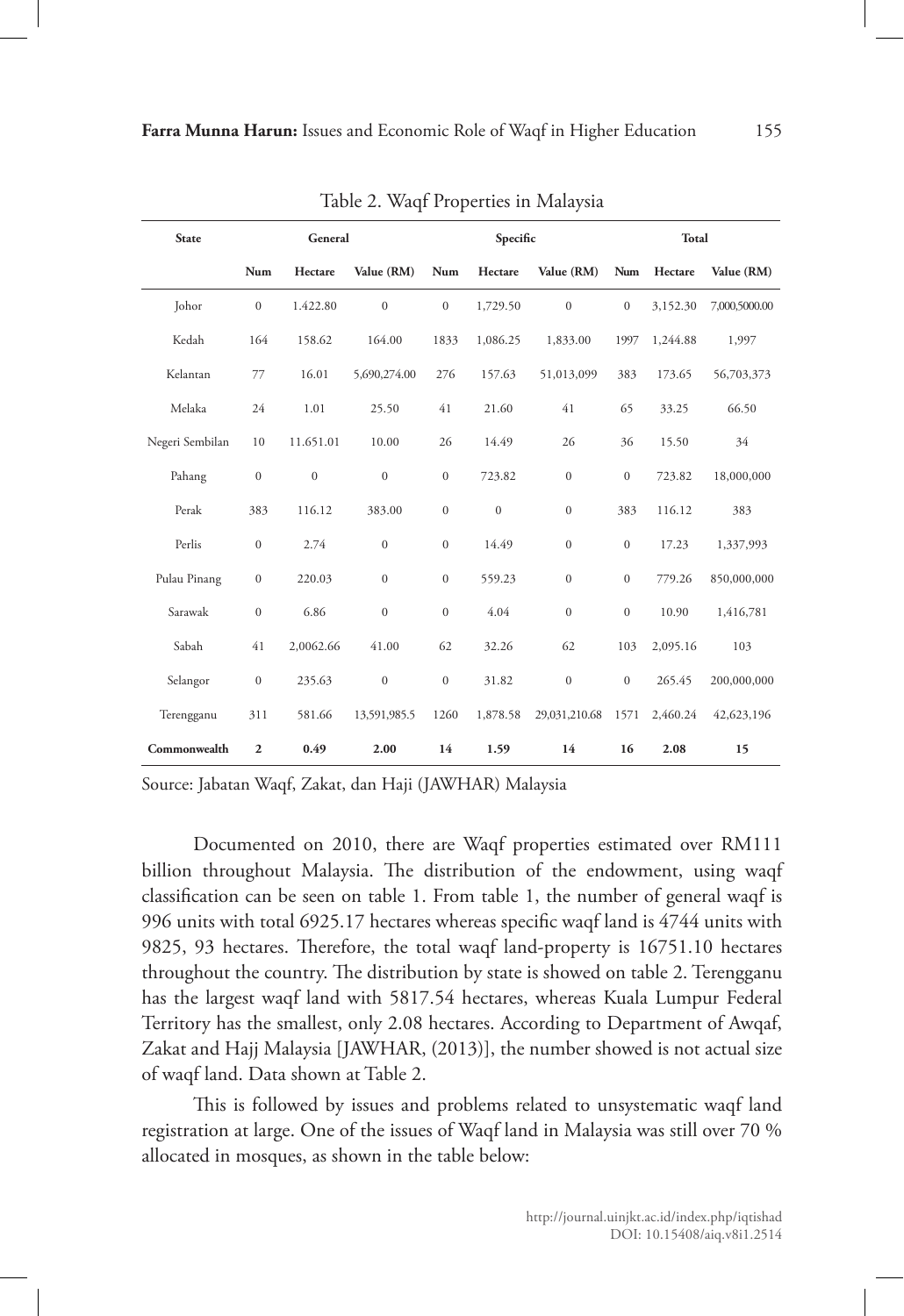| No. | Use of Waqf Land     | Size (Acres) | Percentage of Total Waqf Land |
|-----|----------------------|--------------|-------------------------------|
| 1.  | Mosque               | 462.6238     | 75,04%                        |
| 2.  | Surau                | 41.1742      | 6,68%                         |
| 3.  | Cemeteries           | 2.5920       | $0.4\%$                       |
| 4.  | Schools              | 50.5805      | 8,20%                         |
| 5.  | Charities/Orphanages | 11.3647      | 1,84%                         |
|     | Total                |              | 92,18%                        |

Table 3. Waqf Land in Malaysia

Source: Jabatan Waqf, Zakat, dan Haji (JAWHAR) Malaysia

Refer to MAIN (State Islamic Religious Council Malaysia) as well, there are many Waqf land which is still unregistered under MAIN, this problem occur due to lack of knowledge among the community regarding the waqf land registration system..The previous system adopted by the community is entrusting the Waqf land to the village leader or Imam that is led many of waqf land is unregistered. The problem is aggravated when the trustee is deceased and failed to bestow the waqf land to their next kin. Currently, the authority is hardly trying to ensure the entire Waqf land throughout the country soon will be registered in order to sustain the development. More over on the data, Malaysia has large size of waqf land to develop. If we estimate that Waqf land is 10% unregistered, meaning that the total of Waqf land is 20K hectares. This amount represents the potential impact of Waqf to the development, especially for the Moslem community.

In 1999, MAIN Selangor launched waqf certificate under Section 17 Waqf Enactment to encourage Moslem citizen have shares units, and all collected fund will debited into Cash Waqf Group Fund, together with income received from waqf properties then all fund will disbursed for usage of the Moslem, includes education, health, social and spiritual concerns. This scheme actually helps people who does not have high value asset such as land, buildings, but they can still take part on waqf.

Kedah applied another system regarding waqf management. MAIN Kedah buy an asset or property, which this asset is for the usage of good deeds, and this property will divided to waqf, and sold to public then. This project called "Waqf Jemba". In the end, the public will purchase the land with estimation of one jemba is RM5 to RM30. Penang waqf management is manage through; (1) Development of Majoodsaw Waqf which about a 21 storeys Menara UMNO,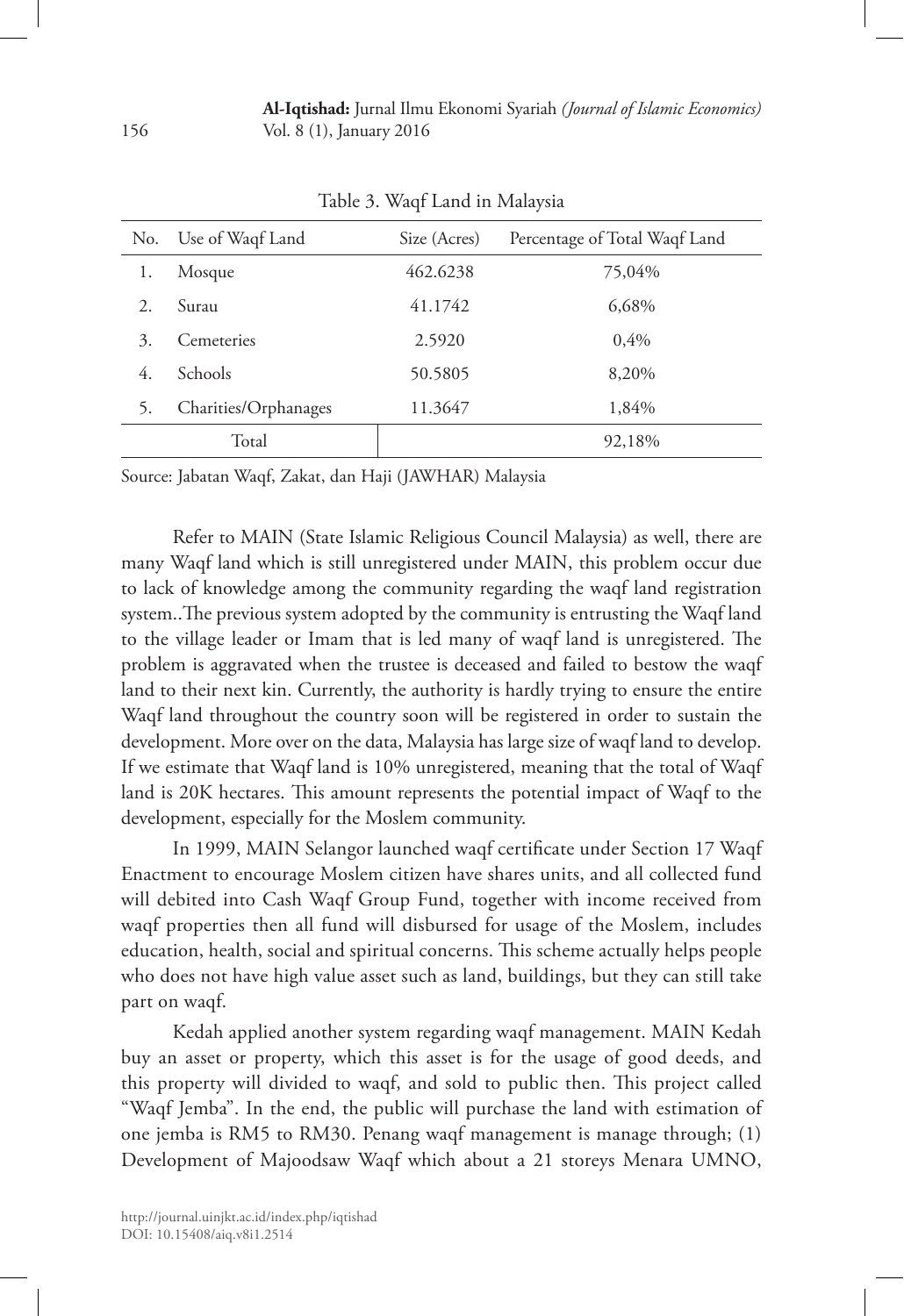Developed 8 units of commercial premises, 12 units of accommodation, 3 storeys of treatment centre, 5 units of shop lots and Developed 9 units of office shops; (2) Development of Khan Mohamad Waqf; which a Proposed development of 32 units of medium cost apartment (700sqft) and (3) Alimsah Waley Waqf Mosque, Lebuh Chulia; which Developed 56 units of accommodation premise, Proposed development of 43 units of 2 storeys terrace house (70'x20') and General Land resource (Isa, et.al, 2011)

As Quoting by Isa, Ali and Harun (2010), The Federal Territory manage Waqf land for the benefit of Ummah as follow, 1) Mosques, 2) Education centers, 3) Old Folks' and Orphanage, 4) Shelter centers, 5) A 34 storeys'A' class office building which will be rented out (ready in April 2011); 6) Dialysis Centre 7) Service apartments and 8) Waqf Share Scheme (see www.maiwp.gov.my).

Generally, by looking to the development Waqf in Malaysia over time we may accumulate several issues that counted as obstacles in managing Waqf property in Malaysia, as follow: *First, law and legislation.* The provisions of MAIN enactment, in term of Waqf not specifically provided as in the state of Selangor, Terengganu, Perak and Johor [see Baharuddin Sayin (2006), and Abdul Latif, et.al. (2006)] Due to the absence of this provision, there are some parties not responsible for the misuse of waqf, assuming that Waqf is the public domain that can be dominated and abused any time by simply arbitrary. Even now the Waqf is administered at the state level and provided in each of the Administration of the respective State, but the provisions of the Enactment of the Waqf is not exhaustive. It only emphasizes the administration and about simple procedure consecration. Substantive aspects are not emphasized even there is a conflict with the Islamic laws of Waqf itself (Mohd.Ali, et.al, 2006). For example, in restrictions the Waqf shall not exceed one-third of the property. This provision is also not assured and full recognition of the administration and management of the Waqf. This is due to the existence of restrictions and barriers and conflicts of jurisdiction between the State Legislature and Federal jurisdictions. By keeping the old law that is available, implications arises for the development of Waqf property. To overcome this problem, early action should be done through an amendment and approve the new rules specifically related to Waqf and the need for a broader interpretation of the number of sections contained in the available state enactments and other statutes should be consulted together. Among them are Akta Kanun Tanah Negara 1965 (Akta 56), Akta Kerajaan Tempatan 1976 (Akta 171), Akta Pemegang Amanah 1949 (Akta 208) dan Akta Pengambilan Tanah 1960 (Akta 486).

Referring to some regulations passed since the beginning of 1976, specifically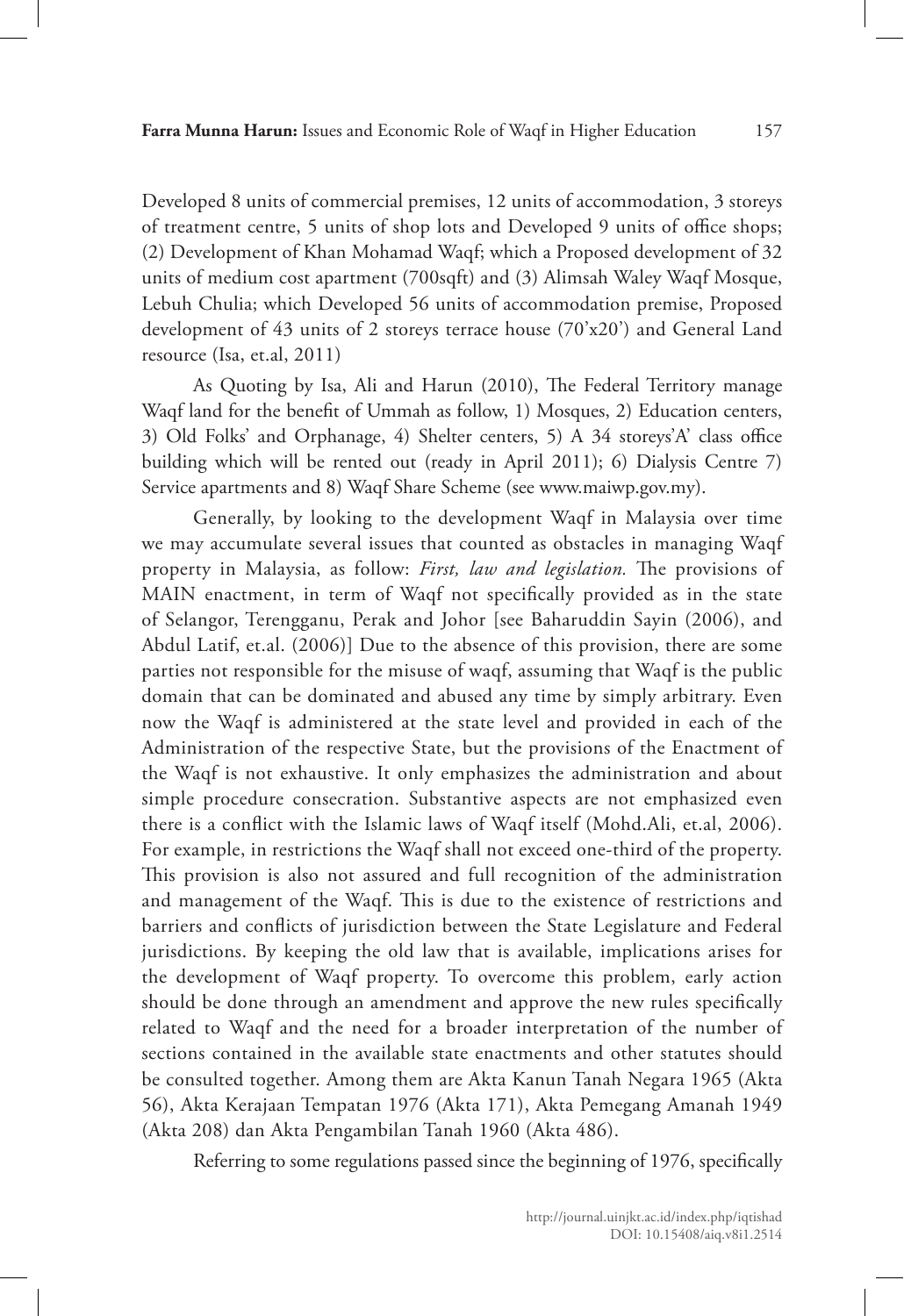related to the enactment of Waqf and its rules have not been established except for a few states. Therefore, the need for some important rules relating to Waqf approved in accordance with other regulations for proper management and administration of Waqf and run more smoothly and practically. Among other things, Akta Pemegang Amanah 1949 (Act 208), [4] is too general and does not provide sufficient regulation to discuss the trust property for the Muslim. [5] This regulation may be compared to a number of domestic enactment forefront in terms of developing Waqf, such Selangor Enactment (No. 7 of 1999), Peraturan Kawalan Wakaf Perak 1959,KaedahkaedahWakafJohor (No.15 of 1983) and Enakmen Mengesah Wakaf Orang-orang Islam Terengganu (No.10/ 1972).

The important thing to pack is concerned with the definition of waqf itself, MAIN as trustee, vesting Waqf, the appointment of officials such the State Waqf officials, the appointment of Nazir and his authority on Waqf District, the procedures Waqf property, Waqif, conditions of waqf General and Special, the power of *istibdal*, investment and development of Waqf property, cancellation of Waqf and other required in accordance with Islamic law requirements and needs.

The provisions of this law can also be referred to other Muslim countries in the affairs of the waqf, such Waqf laws 1952 in Egypt, the Waqf Act 1954 in India, and Legal Principles Waqf 1972 in Libya. Similarly, the Ministry of Justice and Awqaf and Religious Affairs in Oman, Nort American Islamic Trust in the United States, the Ministry of Awqaf of Jordan and the Ministry of Awqaf and Islamic Affairs in Kuwait (Bakar, 1999) The existence of specific rules can be seen as important and effective aspect in controlling and protecting the interests of the trust property of Muslim.

*Second, social awareness.* Understanding of the rights and responsibilities of the waqf property is still less attention by the society today. There are several cases related to Waqf properties and the society. Such as those who rent the Waqf land but categorized ineligible for that land because they are not from the poor group. There are also Waqf land cases sold by the children of the original tenant to a third party without changing the name of owner and with high prices not under MAIN authority. The first (the original tenant) who inhabit the land had long died and was succeeded by the beneficiary or his family (wife or children). There is also a Waqf land sold and legally renamed without an agreement.

There are also properties that given by *Waqif* involving land that has no economic value. The assumption can be made that their "the property given" is to avoid land tax or land does not bring any benefit to the owner, either for agriculture or other development. Similarly, the mentality of many Muslims still believes that the Waqf can be hovered just in a mosque or Surau. To overcome this problem so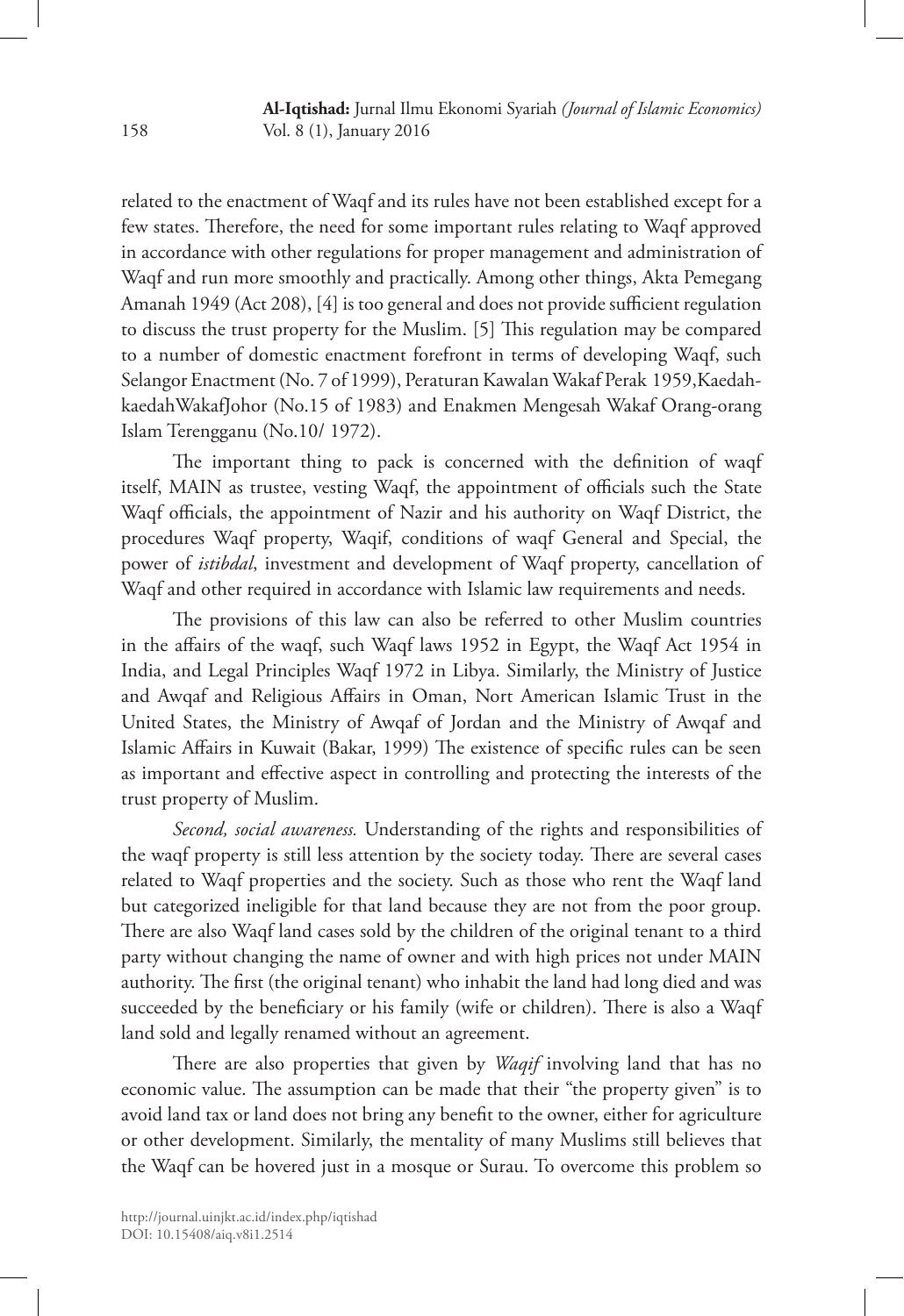as not to drag and prolonged, profound understanding should be brought to the community about the importance of waqf to be used in common by all Muslims, especially to those who are entitled to enjoy. Public interest must take priority over private interests.

In addition, awareness of the importance of waqf for the whole community needs to be upgraded. Community must also act and concerned about preserving the trust responsibility of the waqf to make an immediate report to the MAIN if there is any invasion that occurred on land endowment. Selfishness will not achieve justice concept of community planning and development of waqf land will not be realized as long as this negative attitude is not changed.

MAIN also needs to encourage the people to dedicating more their property of surplus to others to increase the amount of Waqf in Malaysia, particularly in General Waqf . The endowed land is the land with economic value and viable strategy for development in the present and not just endowed from undesirable surplus property and not able to be developed by the causes as mentioned before.

*Third, commerciality in financial institution*. Since the Ottoman period, reported that many of public utilities such as health services, education, and community welfare services, is provided by waqf system. Quoting Zuki as stated on Boudjellal (2008: 125), currently, the potential of waqf organizations is substantially unrealized. It is the conventional philanthropic institutions that are functioning more effectively. Therefore, there is a strong need to re-evaluate the current waqf institution and its needs. Efforts are also needed to develop a better approach for its financial management to increase its efficiency and performance.

JCorp has come up with their innovation on corporate waqaf (JCorp Annual Report, 2007). Former Prime Minister of Malaysia Dato'Seri Abdullah Ahmad Badawi has also suggested the establishment of World Waqf Fund (Tabung Waqf Sedunia) (Mahamood, 2007) and also establishment of Waqf Bond offered under Waqf Enactment (Negeri Sembilan) 2005 (Mahamood, 2007.) All these are among new innovations towards modern and contemporary platform for waqf development in Malaysia (Haneefah, et.al, 2009)

The Awqf Properties Investment Fund (APIF) which consist of several members around the globe, united for same goals and purposes, to develop new products on waqf sector, and invest in viable waqf real estate projects in accordance with shariah. APIF run a financing program to support the development of waqf land through several modes of financing, *istina'a, murabahah*, leasing and other appropriate Islamic financing mode (Ahmed, 2014)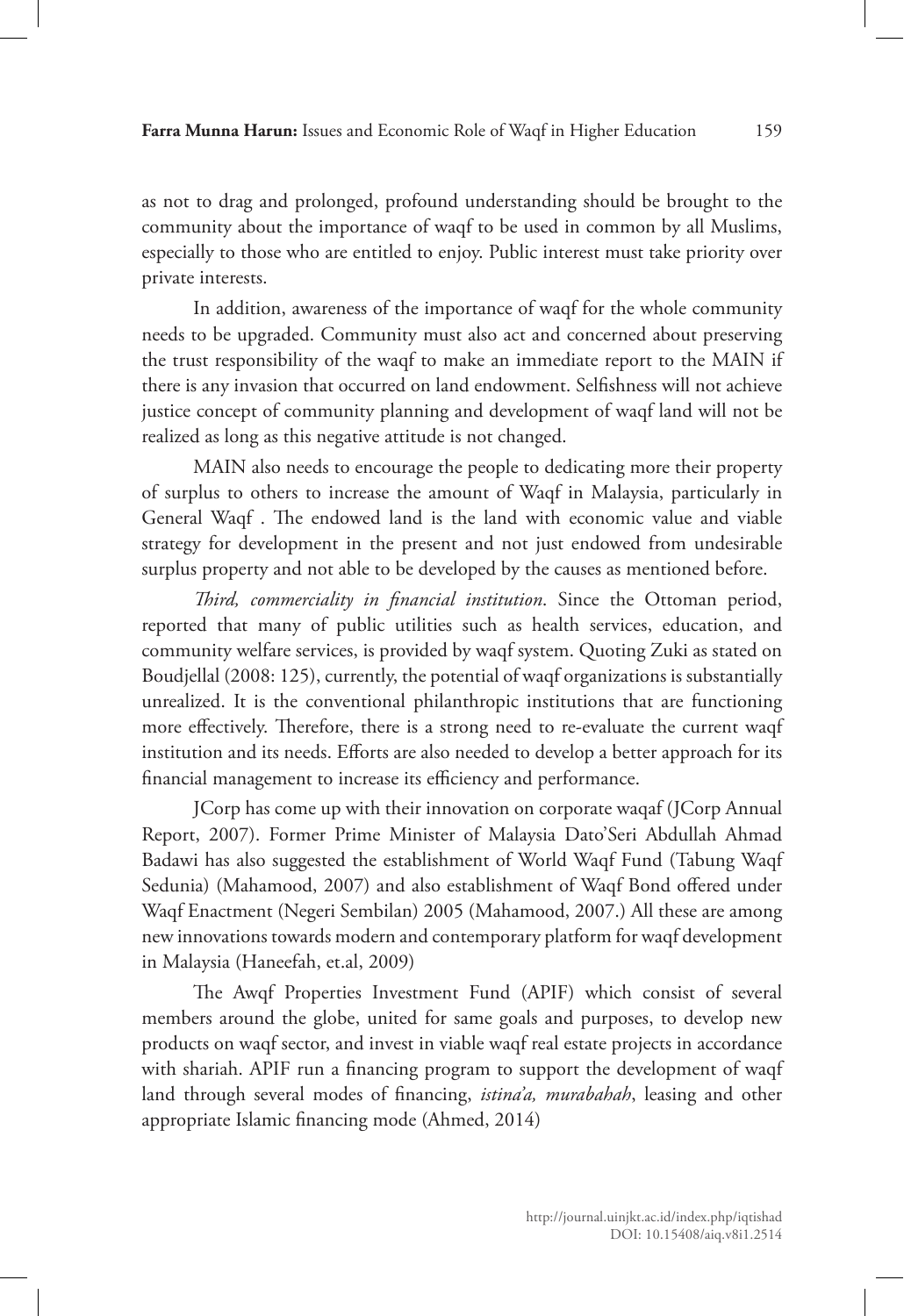| Name of Project                                                                                                                  | Cost(USD<br>Million) | <b>APIF</b><br>Contribution<br>(USD Million) | Social Impact                                                                                                                  |
|----------------------------------------------------------------------------------------------------------------------------------|----------------------|----------------------------------------------|--------------------------------------------------------------------------------------------------------------------------------|
| Makola Towers, Sri Lanka                                                                                                         | 19.5                 | 10                                           | Providing Food, Shelter,<br>Clothes, Education,<br>Healthcare to Orphans                                                       |
| Commercial Complex for<br>Al-Magzoub Organization,<br>Khartoum, Sudan                                                            | 9.1                  | 7.5                                          | Teaching and Memorizing<br>the Quran Educational<br>Institution for Islamic<br><b>Studies</b>                                  |
| Commercial and Residential<br>Waqf for British Muslim<br>Heritage Centre, Manchester,<br>U.K                                     | 28.92                | 11                                           | Support the educational<br>and cultural programs and<br>activities of the Centre                                               |
| Purchase of An Existing<br><b>Building for Islamic Trust</b><br>For Education and Culture-<br>Elyas Ar-Rumi, Dresden,<br>Germany | 13.4                 | 6.4                                          | Educational programs<br>for Muslims in Germany;<br>research funding and<br>activities aimed at improving<br>the image of Islam |
| Construction of a Waqf<br>Commercial Complex<br>Project In Cairo for Al-Azhar<br>Al-Shareef Egypt                                | 38.1                 | 10.15                                        | Support the center-Azhar to<br>teach Arabic to non-native<br>speakers                                                          |

Table 4. Some projects funded by APIF:

*Fourth, different administration*. Administration is the central pillar in the success of a plan. In terms of administration, the Waqf should be developed and expanded to all the functions, products and its importance in improving the quality of life of the Muslims. Management and implementation of Waqf in Malaysia should also be efficient and transparent in its success to elevate the maximum role of Waqf in the life of the Muslim world at large. Now, with the establishment of the Department of Awqf, Zakat and Hajj (JAWHAR) under the supervision of the Prime Minister on March 27 2004 and to assist the State Islamic Council (MAIN) undertake the development of Waqf. The State Islamic Council (MAIN) is still acting as the sole trustee of Waqf property in every state and assisted by the Department of Awqf, Zakat and Hajj (JAWHAR). All Waqf land development project should consent by the State Islamic Council (MAIN) and the Department of Awqf, Zakat and Hajj (JAWHAR) in advance.

Department of Awqf, Zakat and Hajj (JAWHAR) also act as a coordinator and mediator between the State Islamic Council (MAIN) and those who intend to develop the Waqf Properties. The result of collaborative effort between the Department of Awqf, Zakat and Hajj (JAWHAR) and State Islamic Council (MAIN) the 11,019.82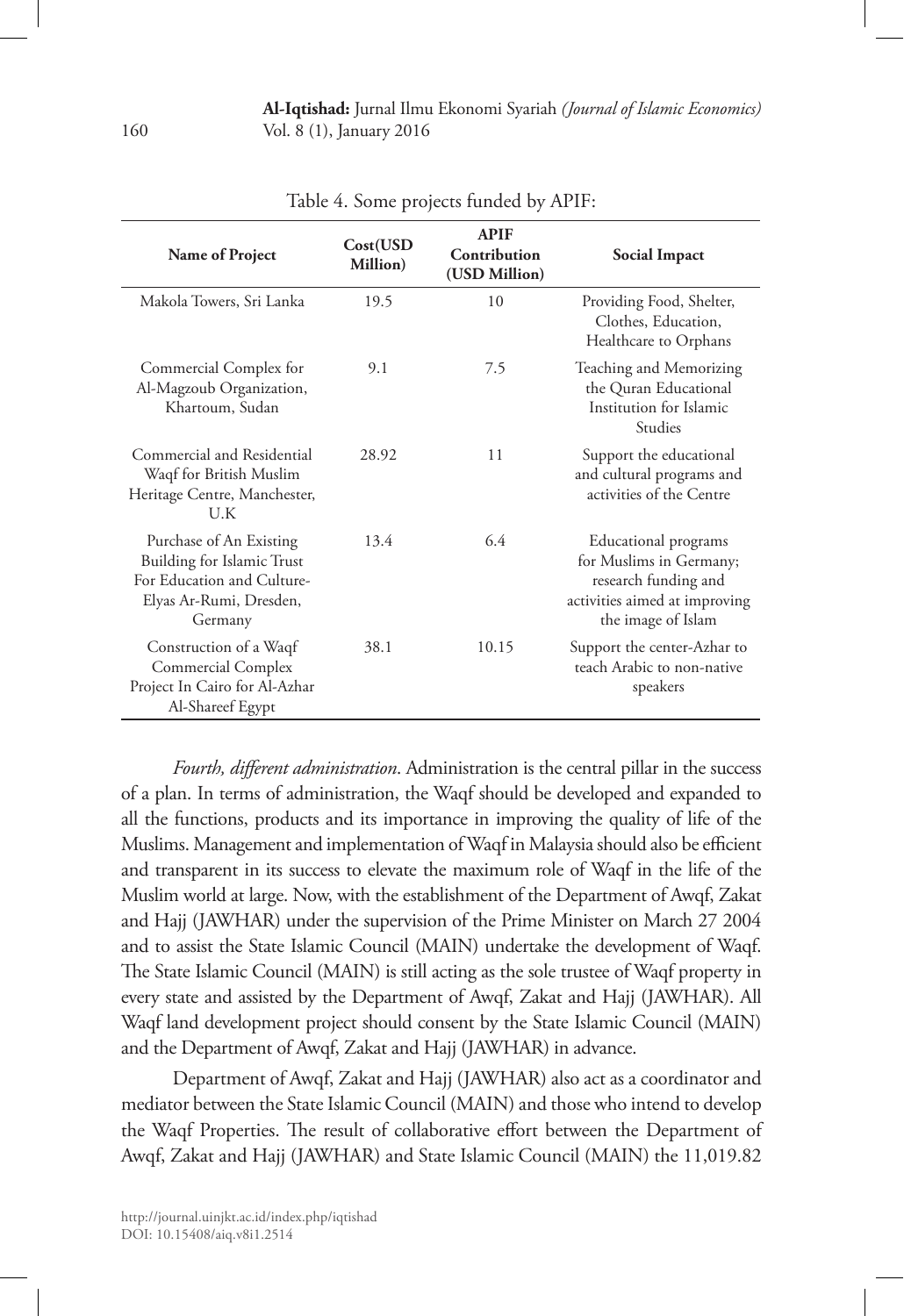hectares of Waqf land are 4,836.5 hectares of Waqf general, and Waqf special 6,255.55 hectares of land have been developed in 2012.Therefore, the cooperation between the Department of Awqf, Zakat and Hajj (JAWHAR) and State Islamic Council (MAIN) only need to be improved and intensified. Both parties must also "walkabout" launch campaigns, awareness courses to all members of the community about the Waqf, formed a special committee, and seek Waqf funds by large interestedcompanies in developing the Waqf property in Malaysia. Inadditional, in efforts to streamline the management of Waqf across the states in Malaysia also needs to be done, it is seen as being able to improve the quality of management of Waqf properties itself in Malaysia.

MAIN's management is related to waqf properties in Malaysia, MAIK also practiced the same system as MAIS (Selangor). Other than that, joint ventures in agriculture and farming with government agencies such as FAMA, MARDI, RISDA and many morecan be done to enrich waqf properties as done by MAIJ (Johor). To improve to a more efficient and effective database, MAIK can follow the example of JAIM (Malacca) (Isa, 2011)

Waqf asset usually regulate by an institution, called Baitul Mal. That is the reason why BM performance on efficient waqf management is a mandatory. Currently, BM concept has shown narrowing down regarding its function and its role in the Economy. The actual fact is far beyond the truest sense of BM concept back in the glorious time of Islam. Indeed, the distinction between those eras is due to economy climate changes. Nevertheless, the implementation of BM concept nowadays has degraded and need to be improved on its services.

Waqf Unit Divisionis one of small division, joint with BM unit and led by several MAIN staffs who responsible regarding the property and other matters.. Based on that fact, it is clearly showed that MAIN has limited staff and labor that can run the waqf administration; this is the major problem for them to run waqf administration smoothly. It is impossible to plan and execute the program perfectly. Staffs are pushed to bear all the responsibilities, which involved two large institutions at the same time, BM and Waqf. If we refer to the development of the two institution, apparently MAIN is preferably and focusing on BM institution. Possibly due to certain factors, waqf institution is less noticeable regarding its role and its function, which is, shall be conducted.

The implication of the merger of two institutions is, indirectly will effect the jurisdiction allocated to Waqf Unit become restricted and limited. . The overlapping of job description will also lead narrow down staff's authority. Thus this issue will give impact in determining policies and decisions of the project implementation. Waqf Unit had to go through rather complicated process. Any project should have permission from the Council and providential by the KDYMM al-Sultan. Hence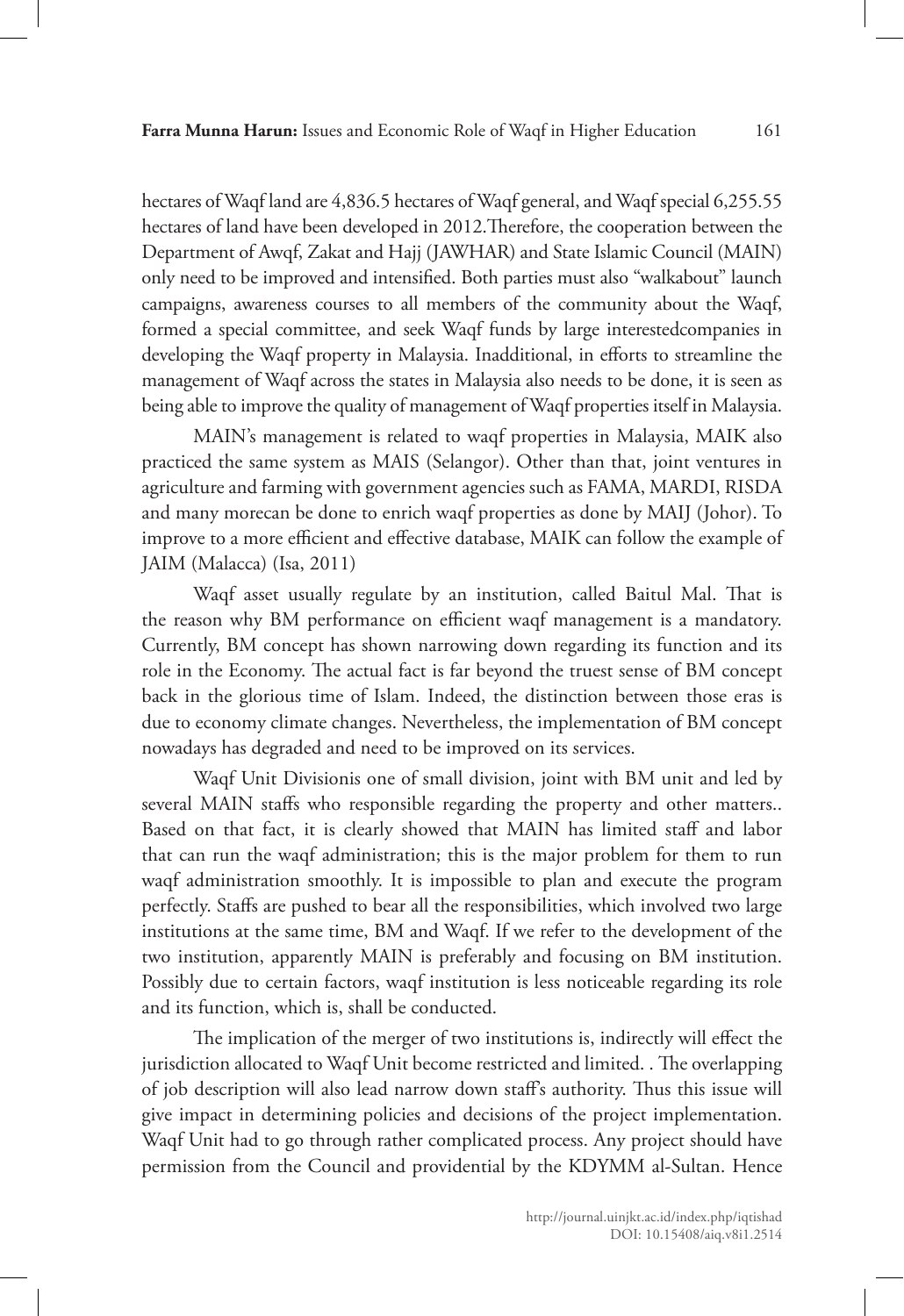this imbalance scenario will affect the entire aspect of waqf administration including development and financial, hand-over ownership, data provision and information, location monitoring and waqf land rental, and other. This negative impression resulted on relatively slow and difficult to take an action.

Public spending on education; total (% of government expenditure) in Malaysia was last measured in 2013, according to Ministry education consists of current and capital public expenditure on education includes government spending on educational institutions (both public and private), education administration as well as subsidies for private entities (students/households and other privates entities) in Malaysia shown as Table 5:

| Programme                        | <b>Actual Expenditure</b> | <b>Actual Expenditure</b> | <b>Actual Expenditure</b> |  |
|----------------------------------|---------------------------|---------------------------|---------------------------|--|
|                                  | 2011                      | 2012                      | 2013                      |  |
|                                  | RM(%)                     | RM(%)                     | RM(%)                     |  |
| <b>Educational Operation Mgt</b> | 24,204,370.61             | 24,092,914.11             | 27,583,500                |  |
|                                  | 0.10                      | 0.08                      | 0.1                       |  |
| Pre-School                       | 294,816,596.61            | 396,243,375.33            | 488,066,800               |  |
|                                  | 1.81                      | 1.33                      | 1.75                      |  |
| Primary                          | 12,257,447,203.98         | 14,525,016,817.35         | 13,076,510,700            |  |
|                                  | 49                        | 48.88                     | 46.94                     |  |
| Secondary                        | 10,056,661,594.24         | 12,184,681,526.67         | 11,859,253,100            |  |
|                                  | 40.20                     | 40.84                     | 42.57                     |  |
| Hostels                          | 321,840,094.65            | 367,580,081.50            | 365,164,100               |  |
|                                  | 1.29                      | 1.23                      | 1.31                      |  |
| Management of State Adm          | 636, 242, 375. 42         | 759,437,418.90            | 609,123,700               |  |
|                                  | 2.54                      | 2.55                      | 2.19                      |  |
| <b>Technical Education</b>       | 398,899,864.62            | 372,238,248.65            | 311,769,500               |  |
|                                  | 1.59                      | 1.25                      | 1.12                      |  |
| Islamic Education                | 561, 655, 705. 33         | 660,991,202.38            | 600,425,300               |  |
|                                  | 2.24                      | 0.34                      | 2.16                      |  |
| Special Education                | 82,953,137.72             | 100,338,720.48            | 102,901,500               |  |
|                                  | 0.33                      | 0.34                      | 0.37                      |  |
| Fully Residential and            | 324,925,570.95            | 385,915,058.91            | 350,002,600               |  |
| Excellent School                 | 1.30                      | 1.29                      | 1.26                      |  |
| Sports, Arts, and                | 51,755,988.63             | 59,429,729.96             | 63,501,800                |  |
| Co-curriculum                    | 0.21                      | 0.20                      | 0.23                      |  |
| Private Education                | 2,370,973.53              | 2,628,540                 | 2,645,900                 |  |
|                                  | 0.01                      | 0.01                      | 0.01                      |  |
| Total                            | 25,014,773,477.29         | 29,833,553,634.24         | 27,856,948,500            |  |

Table 5. Malaysian Education Expenditure

Source: Finance Division, Ministry of Education Malaysia

http://journal.uinjkt.ac.id/index.php/iqtishad DOI: 10.15408/aiq.v8i1.2514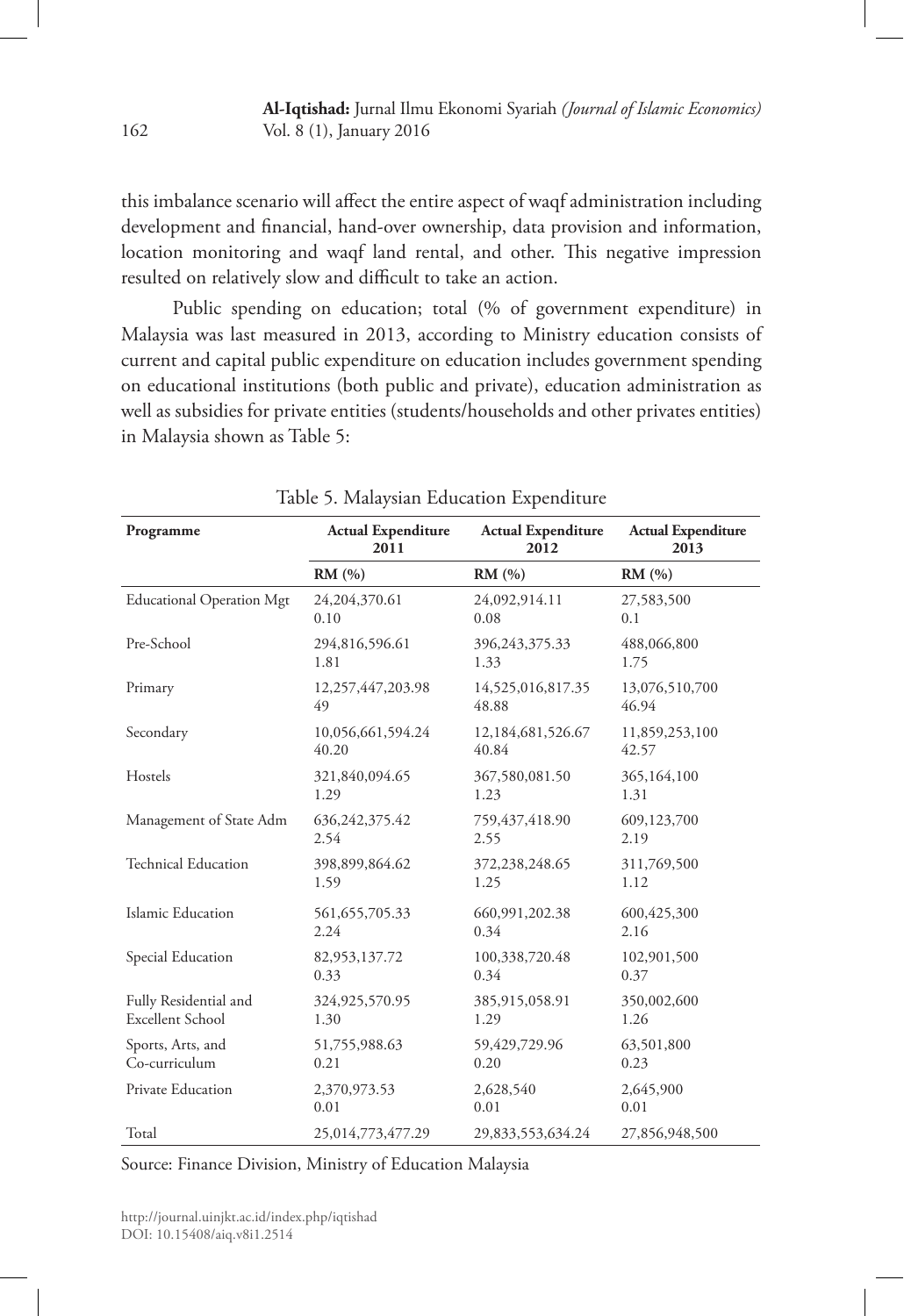While economic/financial institutions are a very large component of the Islamic reforms undertaken in the last 25 years, there also have been very important developments in supporting areas, especially in the education and legal spheres. The first was the establishment of the International Islamic University Malaysia in 1983. Although originally envisioned as an institution funded by the International Islamic community, the government of Malaysia has almost exclusively backed the IIUM. To date, the IIUM offers an integrated curriculum in courses such as economics, law, Islamic revealed knowledge, education, human/social sciences, engineering, architecture, medicine and basic sciences, taught in English (with some courses in Arabic). The underlying mission of the University is to produce graduates who are not only professionally competent, but imbued with good values, from an Islamic perspective. Since its first graduates in 1987, the IIUM has so far produced more than 20,000 graduates who have joined both the public and private sectors. In addition, the university is involved in providing diplomas and other short courses to *Qadis* (*Shari'ah* court judges), lawyers, businessmen and members of the public on various aspects of Islam related to their own fields.

In 1987, through the IIUM, the government set up the International Institute of Islamic Thought and Civilization (ISTAC), under the Directorship of Malaysian scholar Syed Muhammad Naquib al-Attas, with the objectives of promoting and undertaking more serious research in the fields of Islamic thought and civilization. In 1992, the Institute of Islamic Understanding (IKIM) was set up under the auspices of the Prime Minister's Department with the objective of providing a proper understanding of Islam, its principles and values to all Malaysians, especially the non-Muslims. In the mid 1990s, the government also set up the Islamic University College of Malaysia (*Kolej Universiti Islam Malaysia*), which was later renamed Islamic Science University of Malaysia (*Universiti Sains Islam Malaysia*), to provide more opportunities for students, especially those coming from religious secondary schools, to pursue their higher education in all professional areas by combining knowledge from both revealed and human sources of knowledge.

In early millennium decade, 2001, Research Center for Islamic Economics and Finance University Kebangsaan Malaysia (EKONIS UKM), was established as centre of excellence by Ministry of Higher Education. The primary objective of EKONIS is to foster research advancement in the fields of Islamic economics and finance. To support this objectives, EKONIS fully activities include research, publications, organizing workshop, and roundtable discussion. EKONIS attempts to distinguish itself in terms of high reputation in academic achievement, teaching excellence and make and oustanding contribution to the Islamic economics and finance fields.

Last, the establishment of the International Centre for Education in Islamic Finance (INCEIF) in 2006 represents an investment in Malaysian human capital

> http://journal.uinjkt.ac.id/index.php/iqtishad DOI: 10.15408/aiq.v8i1.2514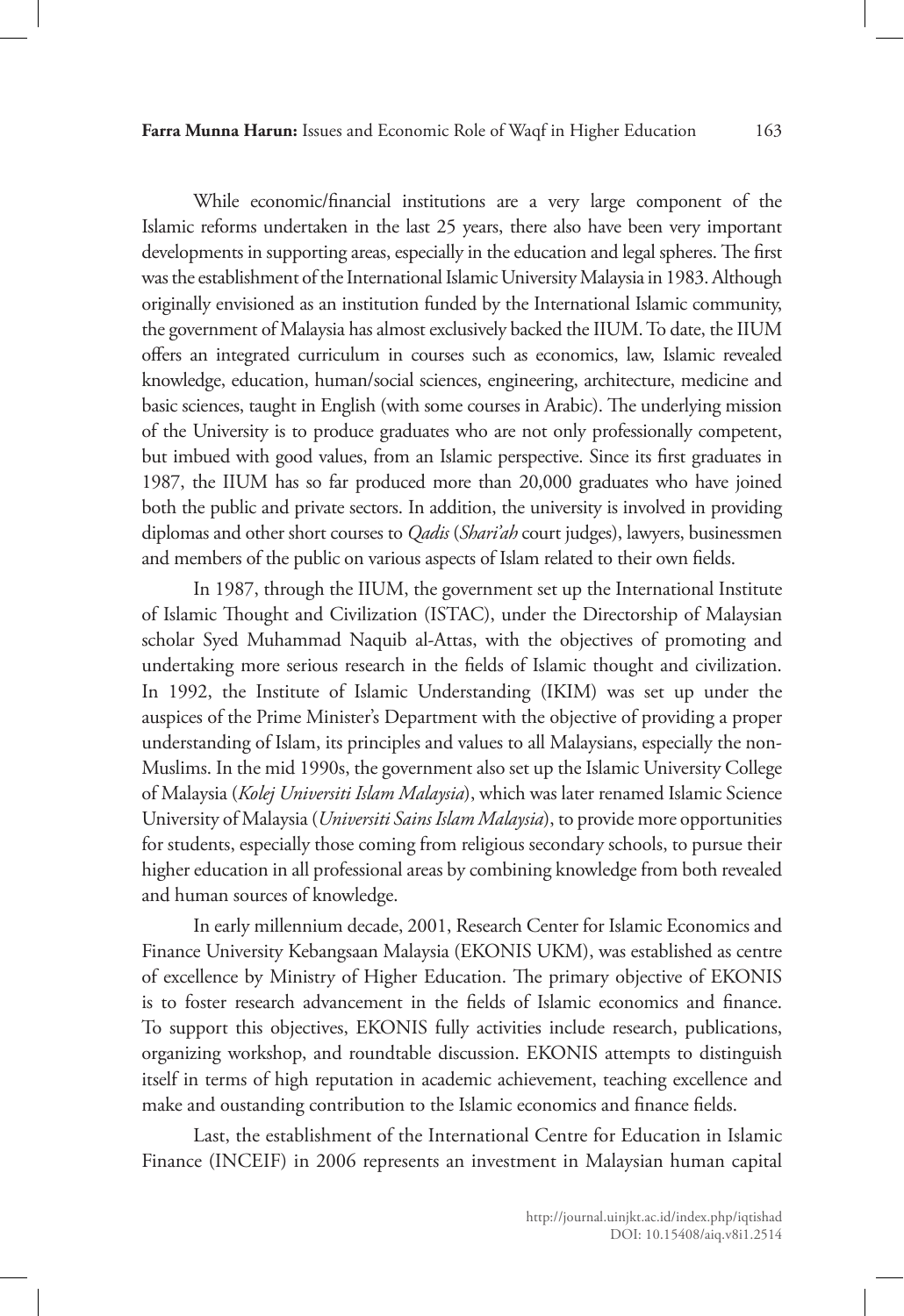to support the global development of the Islamic financial services industry in Malaysia. Human intellectual capital plays a pivotal role in driving the performance and market competitiveness of the industry. Going forward, it will be the defining factor. The fast pace of innovation in global financial services in general and in the Islamic financial services sector in particular, will demand new expertise and skills. Indeed, there will be an increase in demand for adequately qualified professionals. In this environment, the creation of a substantial pool of talent and expertise is thus indispensable for the future growth of Islamic finance. Strengthening research and development capabilities is also important for enhancing the capacity for innovation to meet the diverse requirements of the rapidly changing global economy.

In associated with promote applied research in the area of Shari'ah and Islamic finance, Bank Negara Malaysia established International Shari'ah Research Academy for Islamic Finance (ISRA) in 2008, who will also act as a repository of knowledge for Shari'ah views or fatwas and undertake studies on contemporary issues in Islamic financial industry. ISRA will contribute towards strengthening human capital development in the areas of Shari'ah and provide platform for greater engagement amongst practitioners, scholars, regulators, academicians via research and dialogues, both in the domestic and international environment. Through pioneering research and rigorous intellectual dialogue, ISRA aims to promote innovation and dynamism into new boundaries of Islamic finance. It is envisioned that with greater research and dialogues, mutual respect and recognition would emerge within Islamic financial industry global community.

The presence of some Islamic finance as institution or research centre provide large opportunities for the contemporary Muslim ummah to revive the best of past Islamic traditions in envisioning and realizing the central role of awqf in the development of the ummah's education, particularly at the college and university levels. There is a real need to re-examine the awqf tradition as a source of societal values and as an institution in the light of contemporary challenges facing the ummah in the field of education. It is with this awareness that all Islamic Finance institution consider the choice of the role of awqf in the development of Islamic higher education as its theme as most appropriate to the ummah's current public needs. The main hope is that opportunities will help to break new grounds and chart new directions in Muslim thinking and practices on awqaf-based higher education.

As we already known that Waqf as an endowment can be used as a source of funds to facilitate education program, especially higher education institutions. Regardless currently waqf is more in the form of fixed assets, accordance with its philosophy the word waqf means to hold. Furthermore, waqf can be interpreted as follows, in order to withstand the physical value of waqf is should unchanged /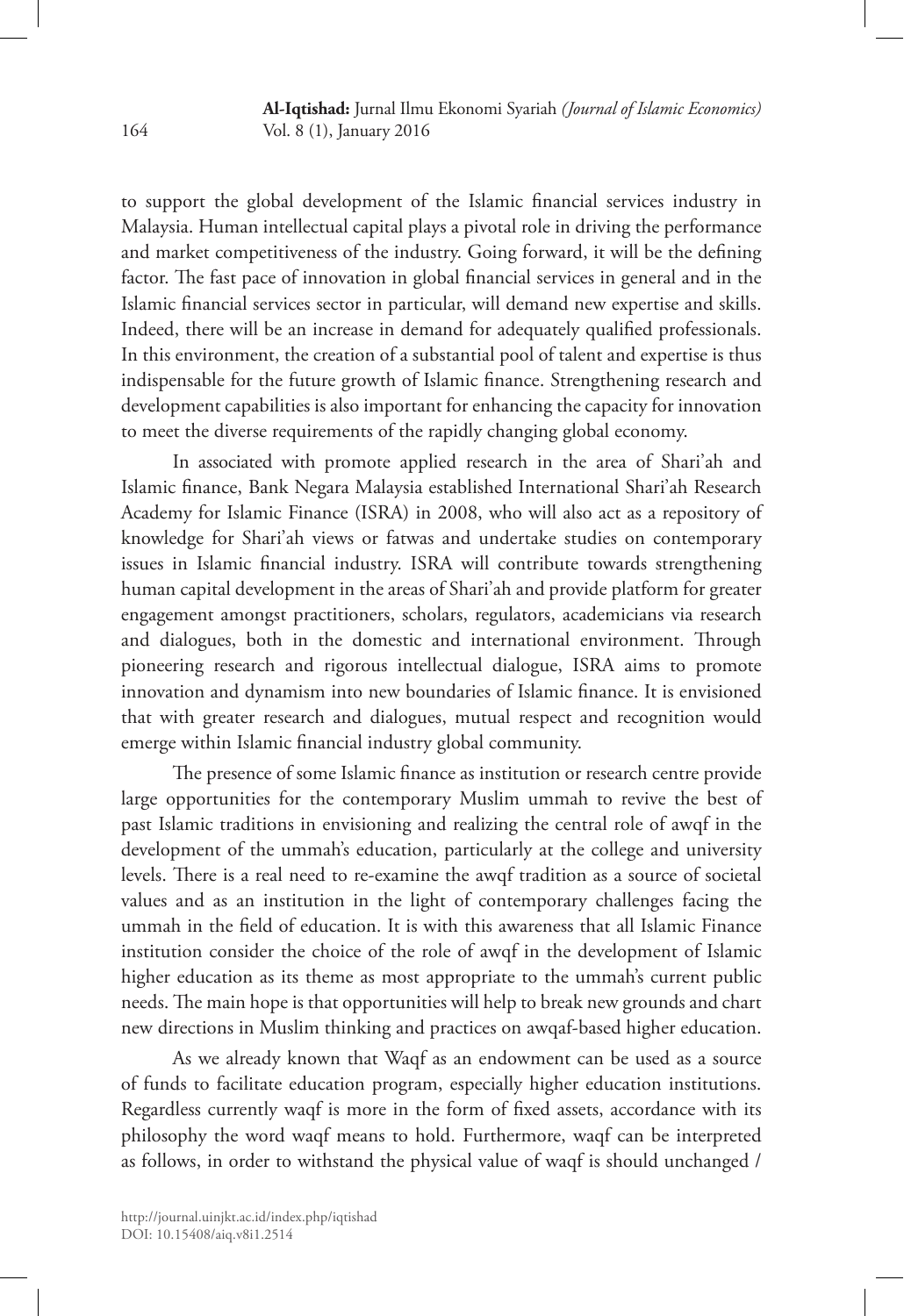decreased; only the benefit of the assets may be used. The concept of waqf can be considered or as to the liberation of a servant (a person who requires the need for education as a primary / *daruriyat*) to the educational needs.

The Malaysian government expenditure in education is in very significant amount, thus limiting the movement and the expansion of the education system, in a certain way, due to budget constraints, might causing longer time to achieve certain targets. Thus this paper drawing a waqf thought and management as capable framework to fit and can be the flexibly source of funds to facilitate and empower the education activities especially in higher education institution.

If we see the principle of waqf definition, to hold, than we can redefined and review the meaning of waqf itself, it to preserved, to maintained the value of waqf, so the assets will have no decreasing in terms of value. Here, Waqf is containing value element. That value we bring forefront and proposed for unifying ground for diverse opinions. The matter of traditional waqf, (form of fixed asset, movable asset or intangible) may change hand physically, as long as its value is preserved, so, the philosophy of waqf will not shifted.

The benefitof this idea is a switch from non-liquid capital to liquid capital; that the subject matter of *waqf*, just like in the case of cash which may change hands, can be sold and charged, if (i) the disposal is in the interest of the *waqf*, (ii) complies with general principles of Shari'ah and (iii) is suitable to the nature of *waqf.* Their value, that provided always kept as *waqf*, and for the same purpose, in perpetuity. This corresponds to the spirit of the *hadith*, and as al-Salahat contends, should be decided according to the interest of community, nature, or need of *waqf*, and the demand of time and circumstances [Al Salahat in Sabit and Hamid 2006)]

Waqf is expected to alleviate the burden of government budget in education cost for all citizens. Following to the current waqf issues, as mentioned earlier, there are many waqf and or waqf assets is unregistered and not utilized yet. Therefore the waqf management still needs improvement in all aspects, including the governance of waqf asset inventory. Furthermore, existing waqf assets can be utilized to facilitate education either directly (waqf land or building / fixed property assets can be used as an office building/campus building) and indirect (waqf assets that produce high profits to be used for education fund). Consequently, Waqf cash can be applied to for building/office manufactory at waqf land, orto facilitate operational cost such as scholarships, providing books, staffs and lecturer salaries and other costs.

The partnership between the Government and Private sector in education sector is necessary. Both parties should take role and has the same responsibility to achieveeducation sustainability program. From the collaboration, it is expected, that, waqf institution initiation will be able for waqf assets both fixed and liquid assets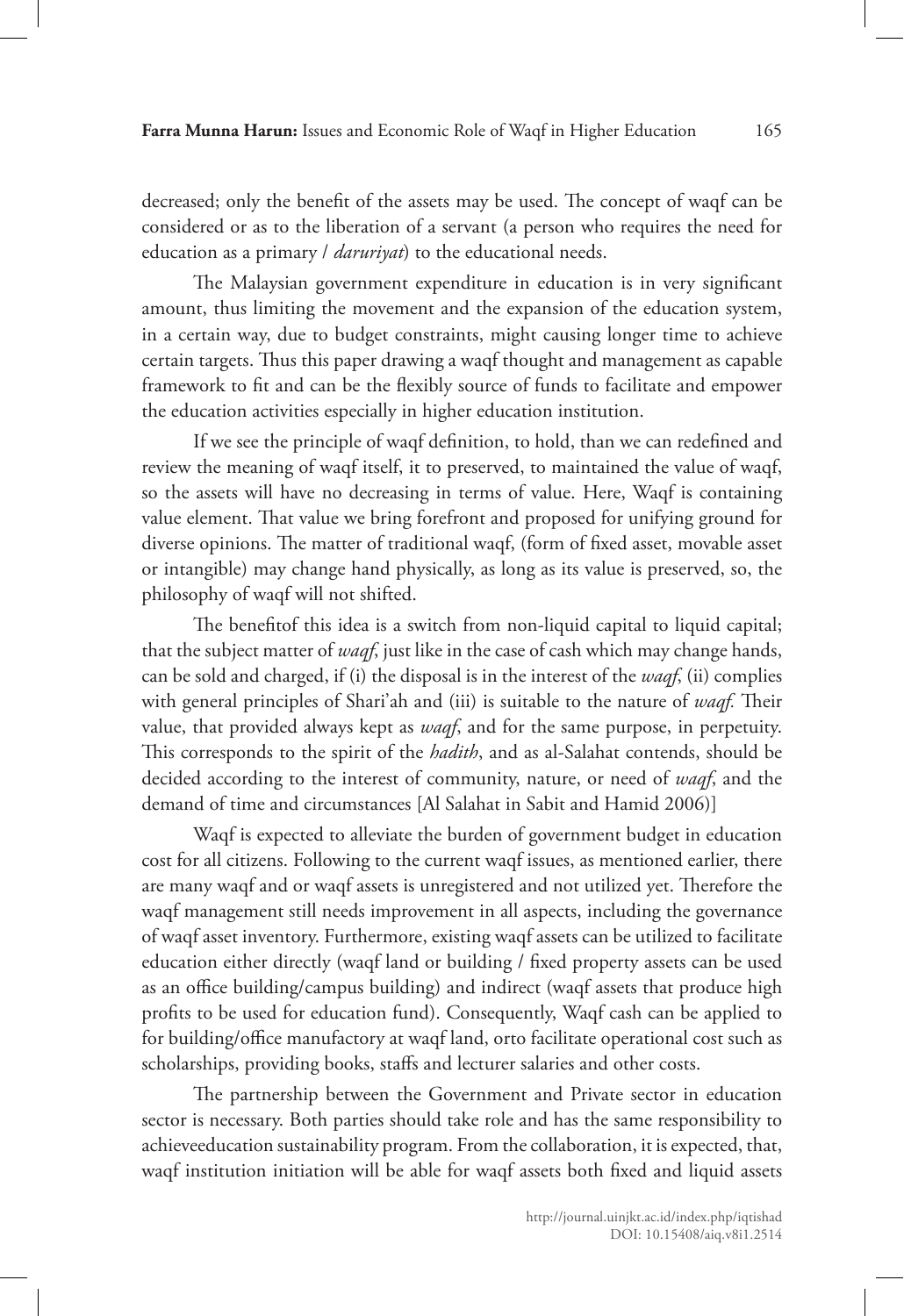to be managed, and in the end the benefit obtained from the assets management is proficient to facilitate the education program. In the long term, private sector with government will achieve the objective, to sustain the education system.

To empowering Higher Education Institution continuously, we cannot depend on non-solid-foundation only because sustainability of education system need sustainability of Waqf governance also as one of source of education fund, to lay this burden over the government is not wise. The government might have certain targets and limited budget in term of National economic account. But supporting to this governance, the policy makers are required also to derive a regulations regarding waqf asset management comprehensively. Hence, Waqf prospectus can be utilized to facilitate the ummah welfare needs, especially in higher education institution as combination between social awareness and government economic policy.

Basically, Waqf concept has developedalso by western society trough the "Endowment"Fund. Refer to investopedia, endowment fund isan investment fund set up by an institution in which regular withdrawals from the invested capital are used for ongoing operations or other specified purposes. Nonprofits, universities, hospitals and churches often use endowment funds. They are funded by donations, which are tax deductible for donorsan endowment fund is a permanent, self-sustaining source of funding. Endowment assets are invested. Each year, a portion of the value of the fund is paid out to support the fund's purpose, and any earnings in excess of this distribution are used to build the fund's market value. In this way, an endowment fund can grow and provide support for its designated purpose in perpetuity.

There are two basic types of endowment funds - true endowment and quasi endowment. A true endowment is defined as an endowment in which the donor stipulates that the corpus must be held inviolate and in perpetuity and invested to generate income to be spent for a specific purpose. Funds that are designated as endowment by the governing board of an institution (Board of Trustees) are called quasi endowment. These funds are also invested for the purpose of generating expendable income for a given purpose, but, as the funds are internally designated as endowment, the governing board can decide to spend the funds at any time. In some cases, donors will allow for the corpus of their endowment to be spent. This is also categorized as a quasi endowment. To spend the principal of a quasi endowment fund requires Board of Trustee approval or donor authorization.

Development of educational institutions such as Harvard, Oxford and Cambridge has done through the concept of Waqf. The report "The Sutton Trust Report (2003)" states: "the way forward is through endowment." The report states that endowment may be used to "invest in new facilities; Chairs ... pay for specific or general academic posts; undertake research, and pay Researchers competitively and

DOI: 10.15408/aiq.v8i1.2514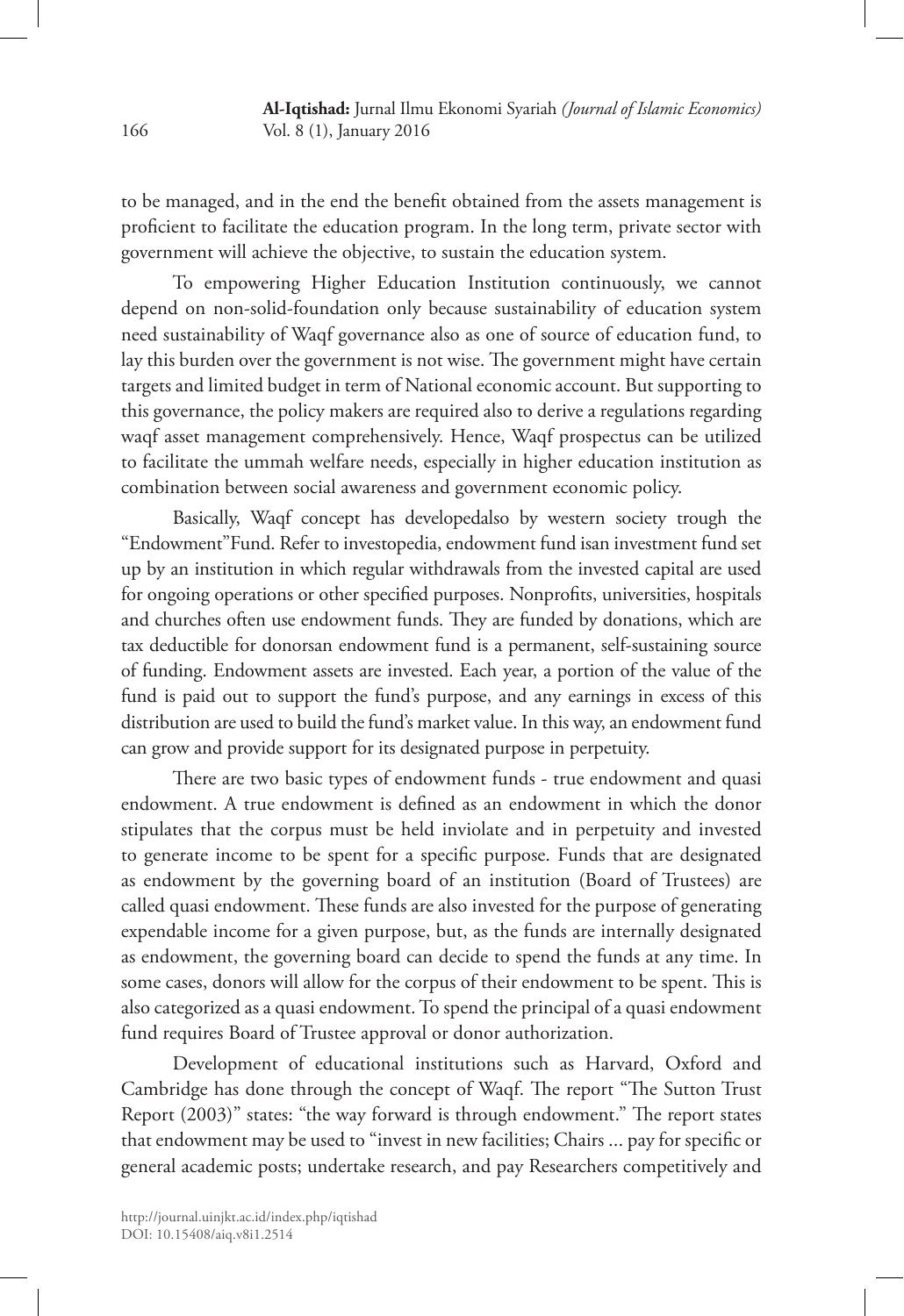create scholarship funds. "According to research by Razali Othman (2005) reported that in the year 2003, ten of biggest universities in the UK and USAhaveUSD74.24 billion and USD7.268 billion ofendowment fund. In 2003, the endowment fund at Oxford and Cambridge respectively worth USD3.2 billion. Through the plans on the Internet (2009), reported in 2008, Harvard endowment fund amounted USD36.9 billion which consist of separate over 11,000 funds. Entirely, towards 2000, the endowment funds from various sectors in the West have reached the value of USD2 trillion with total revenue over than USD700 billion.

### **Conclusion**

This research conclude and expected can be facilitate and provide some considerations to the policymaker to develop a superiorly and successful economic development planning linked to particularly Waqf variable. Waqf fund injection can reduce the government expenditure for specific purposes, especially education. This fund will cover education expenses entirely such as its operational cost, books, teachers and staffs salary, including student scholarship. There are two channels for waqf to be disbursed for the education; whether it will inject to education fund directly or to be invested. Based on the several Issues and challenges, we may offer some suggestive measures as basis to overcome the issues in developing better education trough Waqf financing, such as: *First,* waqf istibdaly (from perpetuity to un-perpetuity). *Second,* university as waqf center of excellence.

According to Sabit and Hamid (2006), the perpetuity of dedication is intended but the perpetuity of the object is subject to interpretation. Following the provisionson the inalienability and non-transferability of the subject matter of waqf, this is followed by the decision of the court in Re Dato Bentara Luar Decd Haji Yahya Bin Yusof & Anor V. Hassan Bin Othman & Anor (1982) 2 MLJ 264, one would presume that both the perpetuity of dedication and its subject matter are intended in the meaning of the term perpetuity which is confirmed by the practice in Malaysia.

## **References**

- Chowdhury, M.S.R., et.al. (2011). *Economics of cash waqf management in Malaysia: a proposed cash waqf model for practitioners and future researchers*. African Journal of Business Management, 5(30), pp.12155-12163
- Hamdan, N., Ramli, et.al. (2013). *Accounting For Waqf Institutions: A Review On The Adaptation Of Fund Accounting In Developing The Shariah-Compliant Financial Reports For Mosque*. Presented at World Universities' Islamic Philanthropy Conference 2013 (WIPCON 2013), "Transforming Islamic Philanthropy For Ummah Excellence". Malaysia.